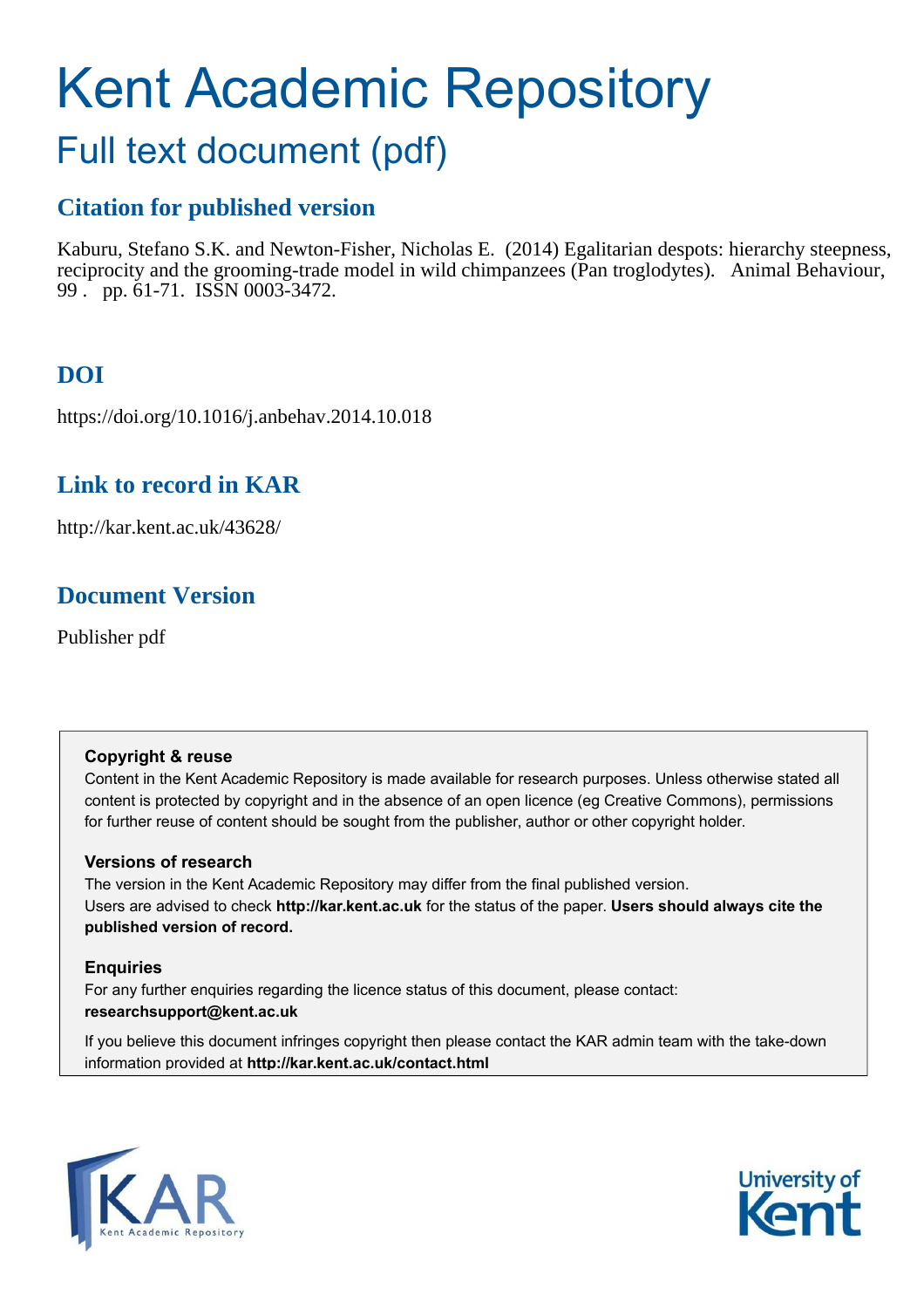[Animal Behaviour 99 \(2015\) 61](http://dx.doi.org/10.1016/j.anbehav.2014.10.018)-[71](http://dx.doi.org/10.1016/j.anbehav.2014.10.018)

Contents lists available at [ScienceDirect](www.sciencedirect.com/science/journal/00033472)

Animal Behaviour

journal homepage: [www.elsevier.com/locate/anbehav](http://www.elsevier.com/locate/anbehav)

# Egalitarian despots: hierarchy steepness, reciprocity and the grooming-trade model in wild chimpanzees, Pan troglodytes

Stef[a](#page-0-0)no S. K. Ka[b](#page-0-0)uru <sup>a, b, \*</sup>, Ni[c](#page-0-0)holas E. Newton-Fisher <sup>c</sup>

<sup>a</sup> Dipartimento di Neuroscienze, Universita di Parma, Parma, Italy

<sup>b</sup> Eunice Kennedy Shriver National Institute of Child Health and Human Development, Laboratory of Comparative Ethology, National Institutes of Health,

Poolesville, MD, U.S.A.

<sup>c</sup> School of Anthropology and Conservation, Marlowe Building, University of Kent, Canterbury, Kent, U.K.

article info

Article history: Received 20 June 2014 Initial acceptance 9 July 2014 Final acceptance 23 October 2014 Available online 25 November 2014 MS. number: A14-00513R

Keywords: biological market hierarchy steepness linear mixed model M-group rank reciprocity Sonso trading

Biological market theory models the action of natural selection as a marketplace in which animals are viewed as traders with commodities to offer and exchange. Studies of female Old World monkeys have suggested that grooming might be employed as a commodity to be reciprocated or traded for alternative services, yet previous tests of this grooming-trade model in wild adult male chimpanzees have yielded mixed results. Here we provide the strongest test of the model to date for male chimpanzees: we use data drawn from two social groups (communities) of chimpanzees from different populations and give explicit consideration to variation in dominance hierarchy steepness, as such variation results in differing conditions for biological markets. First, analysis of data from published accounts of other chimpanzee communities, together with our own data, showed that hierarchy steepness varied considerably within and across communities and that the number of adult males in a community aged 20-30 years predicted hierarchy steepness. The two communities in which we tested predictions of the grooming-trade model lay at opposite extremes of this distribution. Second, in accord with the grooming-trade model, we found evidence that male chimpanzees trade grooming for agonistic support where hierarchies are steep (despotic) and consequent effective support is a rank-related commodity, but not where hierarchies are shallow (egalitarian). However, we also found that grooming was reciprocated regardless of hierarchy steepness. Our findings also hint at the possibility of agonistic competition, or at least exclusion, in relation to grooming opportunities compromising the free market envisioned by biological market theory. Our results build on previous findings across chimpanzee communities to emphasize the importance of reciprocal grooming exchanges among adult male chimpanzees, which can be understood in a biological markets framework if grooming by or with particular individuals is a valuable commodity. © 2014 The Association for the Study of Animal Behaviour. Published by Elsevier Ltd. All rights reserved.

Biological market theory (BMT) models the action of natural selection on behavioural strategies as a marketplace in which animals (or at least the strategies they embody) can be viewed as traders with commodities (behavioural interactions) to offer and exchange ([Barrett](#page-8-0) & H[e](#page-8-0)nzi, 2001; Noë, 2001, 2006; Noë & [Hammerstein, 1994, 1995](#page-8-0)). The amount or quality of the commodity exchanged is contingent on the classical market forces of supply and demand such that when supply is low, or demand is high, a commodity has gr[e](#page-9-0)ater value (Noë, 2001, 2006; Noë  $\&$ [Hammerstein, 1994, 1995](#page-9-0)). For example, commodities held by a

\* Correspondence: S. S. K. Kaburu, Eunice Kennedy Shriver National Institute of Child Health and Human Development, Laboratory of Comparative Ethology, Poolesville, MD, U.S.A.

E-mail address: [stefano.kaburu@nih.gov](mailto:stefano.kaburu@nih.gov) (S. S. K. Kaburu).

small proportion of individuals are more valuable than those that can be provided by a larger number of group members (Noë  $&$ [Hammerstein, 1994, 1995\)](#page-9-0). Consequently, BMT accounts for the presence of asymmetric relationships if some individuals hold a highly attractive commodity for which their partners would compete (Noë, 1990, 2001). Multiple studies have proffered BMT as an explanation for the trade of commodities in social animals, such as the exchange of services in primates (e.g. [Barrett, Gaynor,](#page-8-0) & [Henzi, 2002; Barrett](#page-8-0) & [Henzi, 2006; Barrett, Henzi, Weingrill,](#page-8-0) [Lycett,](#page-8-0) & [Hill, 1999; Fruteau, Voelkl, van Damme,](#page-8-0) & [No](#page-8-0)ë[, 2009;](#page-8-0) [Gumert, 2007; Koyama, Caws,](#page-8-0) & [Aureli, 2012; Norscia, Antonacci,](#page-8-0) & [Palagi, 2009](#page-8-0)), between cleaner fishes and their clients [\(Bshary,](#page-8-0) [2001; Bshary](#page-8-0) & [Grutter, 2002; Bshary](#page-8-0) & [No](#page-8-0)ë[, 2003; Bshary](#page-8-0) & Schäffer, 2002), the exchange of protection for nectar between ants and aphids [\(Fischer, Hoffmann,](#page-8-0) & Völkl, 2001; Leimar & [Ax](#page-8-0)é[n,](#page-8-0) [1993\)](#page-8-0), the nutrient exchange between plants and fungi in



<sup>0003-3472/</sup>© 2014 The Association for the Study of Animal Behaviour. Published by Elsevier Ltd. All rights reserved.





CrossMark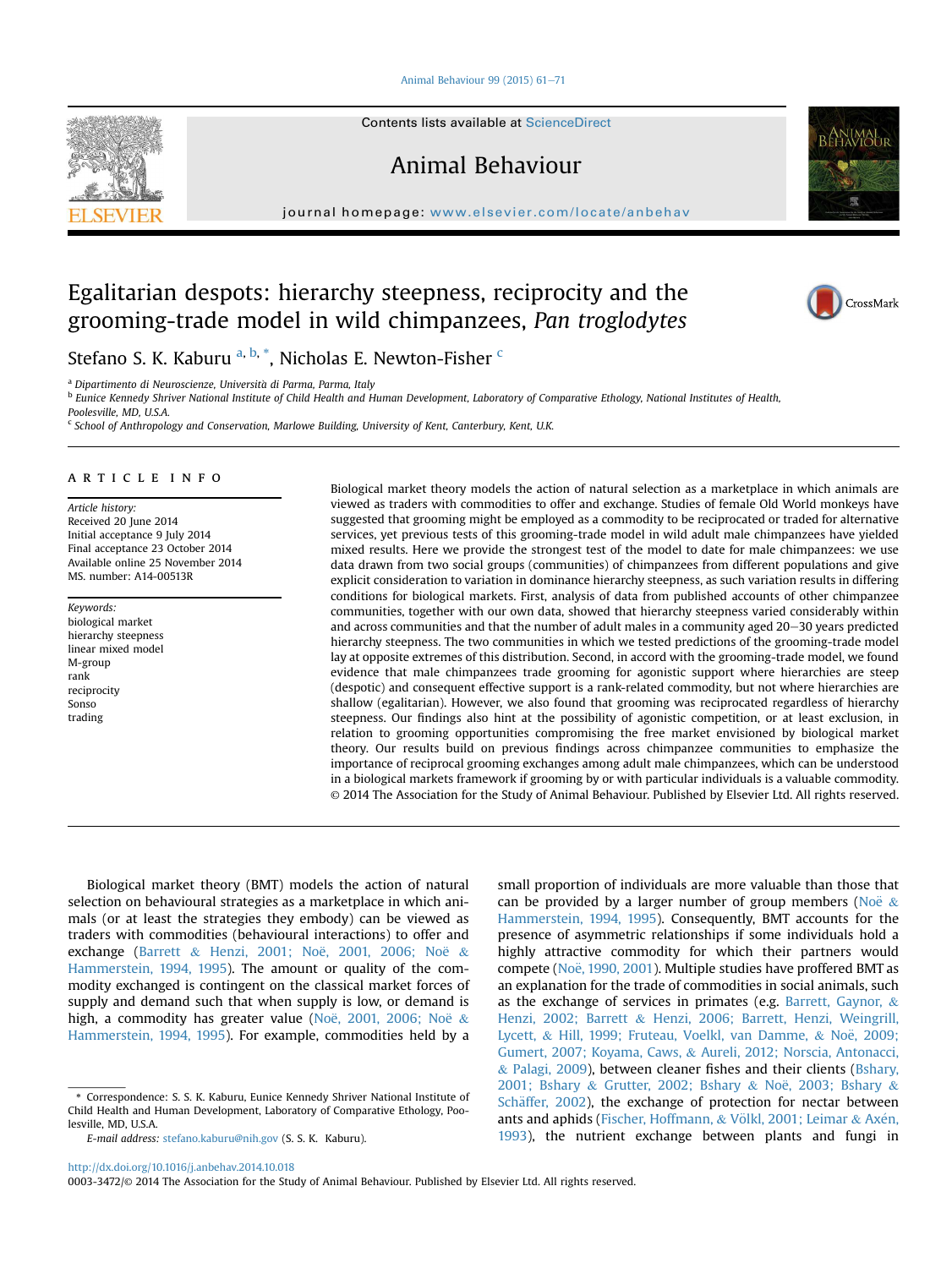mycorrhiza [\(Hoeksema](#page-8-0) & [Schwartz, 2001; Schwartz](#page-8-0) & [Hoeksema,](#page-8-0) [1998](#page-8-0)) and in the trading of grooming for mating between male and female wood mice (Apodemus sylvaticus: [Stopka](#page-9-0) & [Macdonald,](#page-9-0) [1999](#page-9-0)).

Nonhuman primates provide good model systems to explore the applicability of BMT, as they show a range of cooperative behavioural exchanges, such as grooming ([Henzi](#page-8-0) & [Barrett, 1999; Russell](#page-8-0) & [Phelps, 2013; Schino](#page-8-0) & [Aureli, 2008\)](#page-8-0), agonistic support [\(Harcourt](#page-8-0) & [de Waal, 1992](#page-8-0)) and food transfer ([Brown, Almond,](#page-8-0) & [Bergen,](#page-8-0) [2004](#page-8-0)). Under the framework set by BMT, studies of the social behaviour of female cercopithecoids (Old World monkeys) have suggested that grooming might be used as a commodity to be either reciprocated or traded for alternative services, depending on the goods the individuals can offer in the market [\(Barrett et al.,](#page-8-0) [2002, 1999; Seyfarth, 1976, 1977, 1980](#page-8-0)). In addition, a metaanalysis of 14 monkey species found that females have a general tendency to groom high-ranking individuals [\(Schino, 2001](#page-9-0)). There is also evidence that monkeys tend to reciprocate grooming time ([Carne, Wiper,](#page-8-0) & [Semple, 2011; Frank](#page-8-0) & [Silk, 2009; Leinfelder, de](#page-8-0) [Vries, Deleu,](#page-8-0) & [Nelissen, 2001; Schino](#page-8-0) & [Aureli, 2008; Schino, di](#page-8-0) [Giuseppe,](#page-8-0) & [Visalberghi, 2009; Ventura, Majolo, Koyama, Hardie,](#page-8-0) & [Schino, 2006; Xia et al., 2012; Xia et al., 2013\)](#page-8-0), with less reciprocal grooming in groups with steeper rank relationships ([Balasubramaniam et al., 2012\)](#page-8-0), as well as trading grooming for rank-related benefits such as agonistic support ([Carne et al., 2011;](#page-8-0) [Hemelrijk, 1994; Schino, di Sorrentino,](#page-8-0) & [Tiddi, 2007; Seyfarth](#page-8-0) & [Cheney, 1984; Silk, 1992\)](#page-8-0), tolerance in feeding contexts [\(Carne](#page-8-0) [et al., 2011; Richter, Mevis, Malaivijitnond, Schülke,](#page-8-0) & [Ostner,](#page-8-0) [2009; Tiddi, Aureli, di Sorrentino, Janson,](#page-8-0) & [Schino, 2011](#page-8-0)) and reduction of aggression ([Gumert](#page-8-0) & [Ho, 2008; Ventura et al., 2006;](#page-8-0) [Xia et al., 2012; Xia et al., 2013\)](#page-8-0). This 'grooming-trade' model posits that as high-ranking individuals can potentially offer dominancerestricted benefits such as agonistic support ([Seyfarth, 1977, 1980\)](#page-9-0) or access to food resources ([Barrett et al., 1999\)](#page-8-0), subordinates use grooming as a 'currency' with which to 'buy' these services. The extent to which grooming is traded for other benefits depends on individuals' ability (or possibility) to monopolize resources ([Barrett](#page-8-0) [et al., 2002, 1999; Henzi et al., 2003](#page-8-0)). Under the model, when individuals are not able to offer alternative services (commodities), such as when rank relationships are shallow (egalitarian hierarchies: [van Schaik, 1989; Vehrencamp, 1983\)](#page-9-0) or access to resources cannot be controlled (e.g. when food is scattered), then grooming is exchanged for itself (i.e. reciprocated: [Barrett et al., 1999\)](#page-8-0). In practice, commodities such as agonistic support are likely to be rank-related rather than dominance-restricted as most individuals should be able to offer the commodity, but its quality (e.g. the effectiveness of agonistic support) will depend on the trader's rank.

Previous tests of the grooming-trade model in wild adult male chimpanzees have yielded mixed results. While there is ample evidence that male chimpanzees reciprocate services such as grooming [\(Arnold](#page-8-0) & [Whiten, 2003; Boesch](#page-8-0) & [Boesch-Achermann,](#page-8-0) [2000; Gomes, Mundry,](#page-8-0) & [Boesch, 2009; Mitani, 2006; Newton-](#page-8-0)[Fisher, 1997; Newton-Fisher](#page-8-0) & [Lee, 2011; Watts, 2000a](#page-8-0)), meat exchange ([Gilby, 2006; Mitani, 2006; Mitani](#page-8-0) & [Watts, 2001\)](#page-8-0) and agonistic support ([Gomes](#page-8-0) & [Boesch, 2011; Mitani, 2006; Mitani,](#page-8-0) [Merriwether,](#page-8-0) & [Zhang, 2000\)](#page-8-0), evidence that adult male chimpanzees trade grooming to access rank-related services is still scant and inconsistent across communities. In agreement with the groomingtrade model, adult male chimpanzees of the Ngogo community (Kibale National Park, Uganda) tended to direct grooming up the social dominance hierarchy, with most reciprocity occurring between individuals with similar social ranks ([Watts, 2000b\)](#page-10-0), while data collected from males of the Sonso community (Budongo Forest Reserve, Uganda) in 1994/1995 revealed that males directed grooming up the hierarchy, but grooming reciprocity was not stronger among males holding similar ranks ([Newton-Fisher](#page-9-0) & [Lee,](#page-9-0) [2011\)](#page-9-0).

By contrast, no relationship was found between rank and the distribution of grooming for chimpanzees of M-group (Mahale National Park, Tanzania), or North-group and South-group in the Taï National Park, Côte D'Ivoire ([Boesch](#page-8-0) & [Boesch-Achermann,](#page-8-0) [2000; Gomes](#page-8-0) & [Boesch, 2011; Gomes et al., 2009; Watts, 2000b\)](#page-8-0). With respect to trading, dominant males in the Ngogo community were more likely than subordinates to provide agonistic support ([Watts, 2002](#page-10-0)) and grooming was traded for agonistic support as well as for meat ([Mitani, 2006; Watts, 2002](#page-9-0)). Conversely, Southgroup chimpanzees were not found to trade grooming for other commodities, but exchanged agonistic support for meat [\(Gomes](#page-8-0)  $\&$ [Boesch, 2011](#page-8-0)). These findings hint at differences across communities, although the reasons behind them are not yet fully understood. [Watts \(2000b\)](#page-10-0) argued that group size could partly explain these differences, yet the relationship between grooming distribution and rank in the large Ngogo community is also present in the smaller Sonso community ([Newton-Fisher](#page-9-0) & [Lee, 2011](#page-9-0)), whose size is comparable to M-group where the relationship is absent. A full understanding of the patterns of grooming among male chimpanzees and the extent to which these can be explained by models such as biological market theory therefore requires studies that incorporate data from multiple social groups.

Barrett and colleagues [\(Barrett et al., 1999; Henzi et al., 2003\)](#page-8-0) proposed that for the grooming-trade model to be valid, it should be shown that (1) high-ranking individuals can offer subordinates one or more commodities, other than grooming, that subordinates cannot or are less likely to offer to dominants (e.g. agonistic support, social tolerance), (2) individuals direct grooming up the hierarchy (i.e. individuals predominantly groom those who are socially dominant to them), (3) dominants receive more grooming than they give and (4) group members adjacent in rank engage in grooming that is more reciprocal than that between individuals holding more distant ranks. Furthermore, these trading patterns should be contingent on hierarchy steepness, decreasing or potentially disappearing in favour of reciprocity of grooming where hierarchies are shallow [\(Barrett et al., 1999; Stevens, Vervaecke, de](#page-8-0) [Vries,](#page-8-0) & [van Elsacker, 2005\)](#page-8-0). As such, the grooming-trade model is best tested by studying the same group under different conditions, or different groups with different social structures ([Balasubramaniam, Berman, Ogawa,](#page-8-0) & [Li, 2011; Barrett et al., 2002,](#page-8-0) [1999; Jaeggi, Stevens,](#page-8-0) & [van Schaik, 2010; Stevens et al., 2005\)](#page-8-0). Despite this, most investigations have focused on single social groups [\(Barrett](#page-8-0) & [Henzi, 2001; Kappeler](#page-8-0) & [van Schaik, 2006;](#page-8-0) [Schino](#page-8-0) & [Aureli, 2009\)](#page-8-0).

The 'grooming-trade' model has its origins in [Seyfarth's \(1977,](#page-9-0) [1980\)](#page-9-0) classic model of social grooming, in essence a marketsbased approach ([Barrett](#page-8-0) & [Henzi, 2006\)](#page-8-0). However, Seyfarth's model differs from BMT in a number of respects ([Henzi et al., 2003\)](#page-8-0). In particular, it postulates that the distribution of grooming is constrained by social rank (high-ranking individuals have first choice of partners) whereas BMT assumes this is traded freely according to market forces. Thus, while both predict that grooming should be most reciprocal between individuals close in rank, different mechanisms are assumed: rank-mediated competition under Seyfarth's model and a lack of alternative, more valuable, commodities under BMT. This difference provides an opportunity to distinguish between the two: Seyfarth's model predicts that grooming (not just most reciprocity) should be largely restricted to individuals adjacent in rank ([Seyfarth, 1977, 1980\)](#page-9-0) whereas a BMT model predicts that grooming should be distributed among all dyads, albeit with reciprocity correlating negatively with rank distance and with high-ranking individuals (or at least, those who hold commodities for which groomers wish to trade) receiving far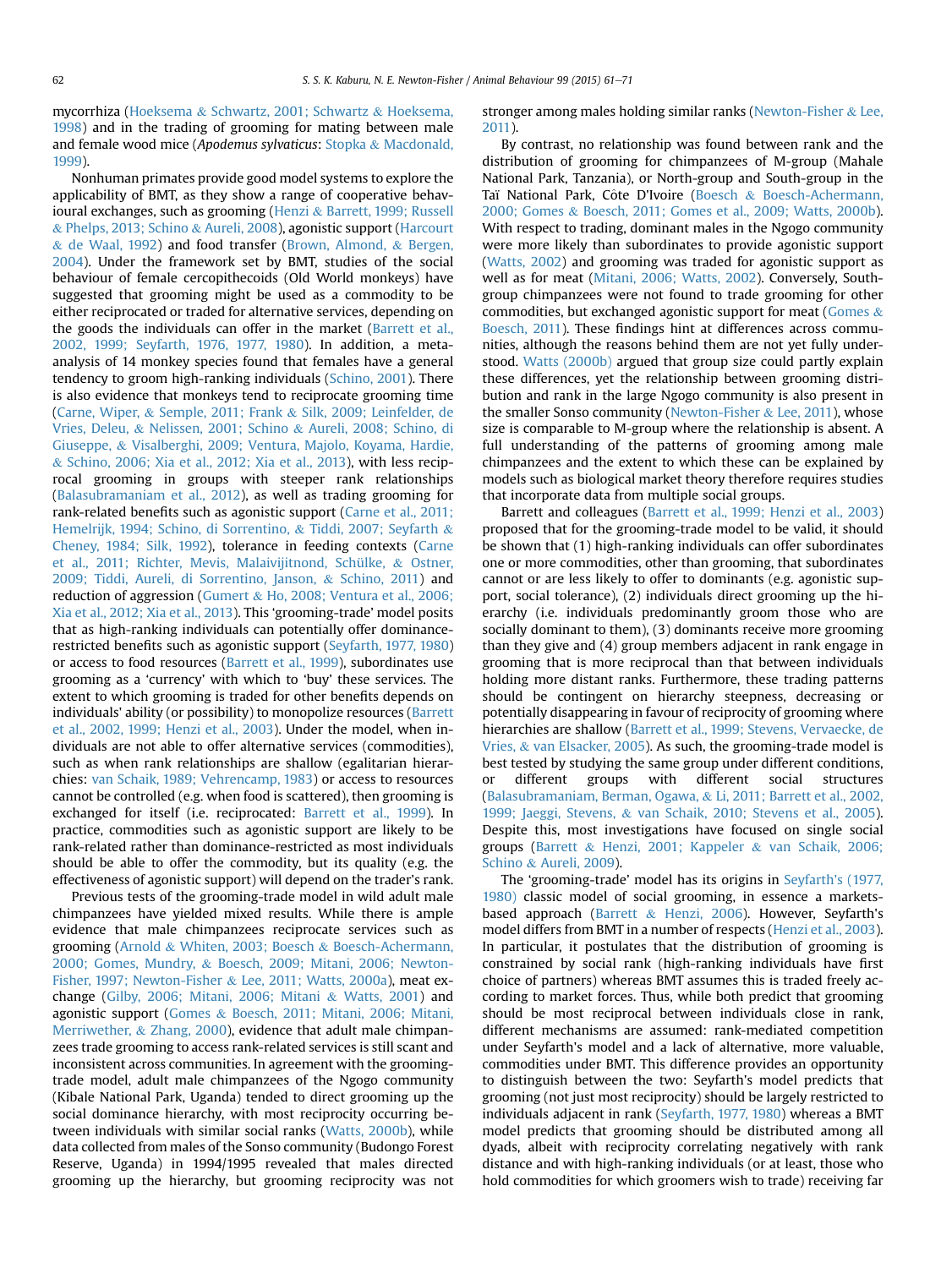more grooming than they perform due to outbidding competition (R. Noë, personal communication).

Here we test the grooming-trade model using data from two wild communities of East African chimpanzees, Pan troglodytes schweinfurthii: Sonso (Budongo Forest Reserve, Uganda) and Mgroup (Mahale Mountains National Park, Tanzania). We test for each of Barrett and colleagues' ([Barrett et al., 1999; Henzi et al.,](#page-8-0) [2003\)](#page-8-0) four conditions, as presented above, namely: (1) the existence of rank-related commodities; (2) grooming directed up the hierarchy; (3) dominants receiving more grooming than subordinates; and (4) closely ranked individuals showing more reciprocity in their grooming (i.e. reciprocity correlating negatively with rank distance). To differentiate between [Seyfarth's \(1977\)](#page-9-0) classic model and BMT further, we assess (5) whether total grooming effort is largely restricted to individuals of adjacent rank (as predicted by [Seyfarth's \(1977\)](#page-9-0) classic model) or spread across available partners (as predicted by BMT). We consider these explicitly in light of variation in dominance hierarchy steepness, with the expectation that (6) reciprocity in grooming should be stronger where hierarchies are shallower, while under steep hierarchies, grooming should instead be traded for rank-related benefits such as agonistic support and tolerance.

#### **METHODS**

#### Study Sites and Subjects

The Sonso community lives in semi-deciduous tropical forest in the Budongo Forest Reserve, Uganda [\(Eggeling, 1947; Plumptre,](#page-8-0) [1996; Reynolds, 2005](#page-8-0)), and has been studied continuously since 1994 [\(Newton-Fisher, 1997; Reynolds, 2005\)](#page-9-0). For this study, behavioural data on Sonso chimpanzees were collected between December 2003 and August 2004. During data collection, the community consisted of 63 individuals including eight adult males ( $\geq$ 16 years old) and 21 adult females ( $\geq$ 14 years old). The M-group community lives in the semi-evergreen Kasoje Forest of the Mahale Mountains National Park and has been studied continuously since early 1980s ([Nakamura](#page-9-0) & [Nishida, 2012; Nishida, 1990, 2012](#page-9-0)). Data on M-group chimpanzees were collected for this study between February and November 2011. At the beginning of our observations, this community consisted of 60 individuals, including 10 adult males and 23 adult females ([Kaburu](#page-9-0) & [Newton-Fisher, 2013\)](#page-9-0). For both communities, we collected data as part of our broader studies of social behaviour that sampled behaviour of both adult males and adult females. This research complied with the regulations set by the Ethics Committee of the University of Kent, the protocols of both the Budongo Forest Project (now BCFS) and the Mahale Mountains Wildlife Research Center and the legal requirements of Uganda and Tanzania.

#### Data Collection and Analysis

Data on grooming and agonistic interactions were collected using all-occurrence sampling [\(Altmann, 1974](#page-8-0)) within focal parties (i.e. all occurrences of these interactions that occurred in a party that contained a nominal focal animal, where party is defined as a subgroup produced by the fluid fission–fusion social system). We used 15 min interval instantaneous scan sampling to record the identities of the individuals present in the same party as the focal animal (i.e. association). Parties were followed for as long as possible from first encounter until nesting; focal animals were identified to allow unbiased decisions on which animals to observe when parties fissioned. If contact with chimpanzees was lost due to terrain and/or chimpanzee movement patterns, we searched for and observed the next party encountered that contained one of the predetermined focal animals. We recorded data on association, grooming and agonistic interactions, hunting and agonistic support through audio narration, by pen and paper, or, for some social interactions, on videotape. We recorded a total of 1109.5 h of observation of the Sonso community over 159 days/follows (median observation per day = 7 h); we conducted 141 focal follows of the M-group chimpanzees for a total of 800.9 h of observation (median observation per day  $= 6.3$  h). Individual Sonso adult males were under observation for a mean  $\pm$  SD duration of 358.8  $\pm$  74.5 h (median observation: 356.7 h). Individual M-group adult male chimpanzees were under observation for a mean  $\pm$  SD duration of  $49.7 \pm 5.4$  h (median observation: 49.3 h). Except where stated, all analyses are of these two data sets. During data collection, the alpha male of M-group was killed during an intracommunity gang attack ([Kaburu, Inoue,](#page-9-0) & [Newton-Fisher, 2013\)](#page-9-0). A period of social instability followed, during which aggression rates were significantly elevated, male rank was unstable and grooming bouts were significantly shorter when compared to the stable period before ([Kaburu et al., 2013; Kaburu](#page-9-0) & [Newton-Fisher, 2013](#page-9-0)). For the purposes of our analyses, we divided the data from M-group into two periods, 'stable' or 'unstable' (following our previous practice: [Kaburu](#page-9-0) & [Newton-Fisher, 2013](#page-9-0)), depending on whether they were collected before or after the killing of the alpha male, respectively.

Grooming was defined as the visual examination, searching and manipulation of the skin and hair with one or both hands, with the aid occasionally of the lower lip to part the hair ([Yerkes, 1933\)](#page-10-0). During grooming interactions, start and end time were recorded, as well as the identities of groomer and receiver. A grooming bout was considered to have ended when neither individual groomed for at least 30 s ([Kaburu](#page-9-0) & [Newton-Fisher, 2013; Newton-Fisher](#page-9-0) & [Lee,](#page-9-0) [2011](#page-9-0)). Except where stated otherwise, all our analyses of grooming use durations (grooming effort: [Newton-Fisher](#page-9-0) & [Lee, 2011](#page-9-0)), rather than bout frequency. We follow [Barrett et al. \(1999\)](#page-8-0) in defining reciprocity as the exchange of the same behaviour. We further consider reciprocity as quantifiable ([Mitani, 2009; Newton-Fisher](#page-9-0) & [Lee, 2011; Nishida, 1988; Silk, Seyfarth,](#page-9-0) & [Cheney, 1999\)](#page-9-0) such that a dyad's degree of reciprocity is a measure of the extent to which the members of that dyad match one another's investment in terms of either effort or participation in bouts. In contrast to cercopithecine monkeys [\(Barrett et al., 1999](#page-8-0)), many grooming bouts in chimpanzees include the simultaneous exchange of grooming in addition to unidirectional grooming in which an individual is either grooming or receiving, sometimes taking these roles alternately ([Goodall, 1986; Kaburu](#page-8-0) & [Newton-Fisher, 2013](#page-8-0)). We consider here only the total amount of grooming that was directed towards a partner and do not distinguish between simultaneous and unidirectional modes of delivery.

For these analyses, we restricted agonistic interactions to physical (contact) aggression, chases and directed charging displays (i.e. where these displays had a clear target, as chimpanzees will often perform undirected charging displays, which we excluded); we recorded time of occurrence, the identities of aggressor and victim and type of aggression. We determined winners of agonistic interactions from outcomes and the behaviour of the target of the aggression. Agonistic support was identified when two males either engaged together in charging displays against a group of individuals, attacked a common victim at the same time, or when one male intervened in favour of a second during an ongoing conflict [\(Goodall, 1986; Nishida](#page-8-0) & [Hosaka, 1996; Nishida, Kano,](#page-8-0) [Goodall, McGrew,](#page-8-0) & [Nakamura, 1999](#page-8-0)): in addition to data on aggression, we recorded the identities and roles of the participants. As the possibility for individual A to support partner B depended on the number of times B was involved in agonistic interactions, rates of agonistic support were calculated by dividing the number of times A supported B by the total number of agonistic interactions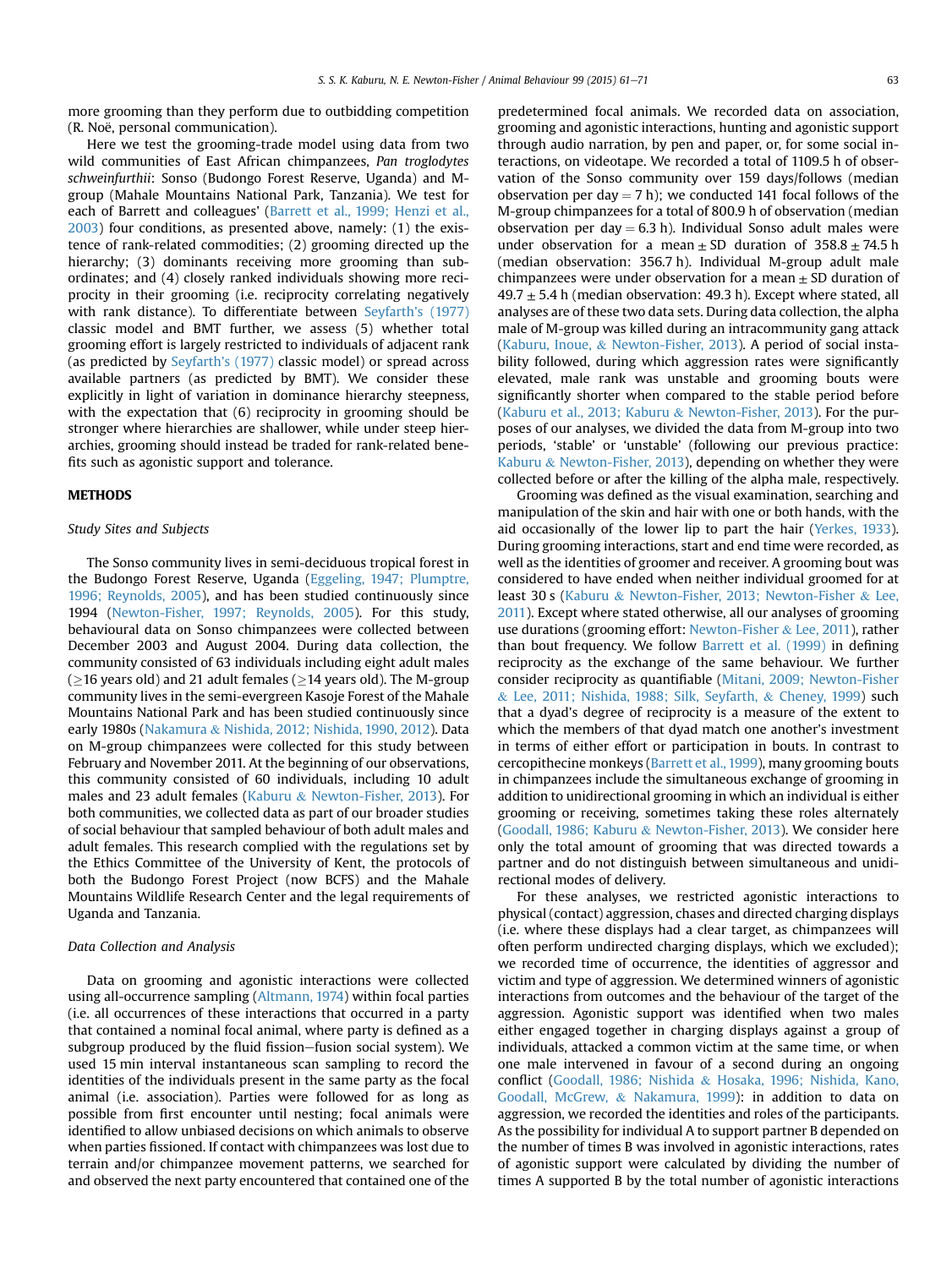<span id="page-4-0"></span>involving B, excluding those between A and B. We assessed tolerance using rates of aggressive interactions received, calculated by dividing the number of times individual A attacked individual B by the total number of attacks given by individual A.

Dyadic association was calculated by dividing the number of 15 min interval scan samples in which two males were observed within the same party by the total number of scan samples, as previous work has suggested that 15 min is a good interval to consider data independent both for Sonso ([Newton-Fisher, 1999a\)](#page-9-0) and M-group ([Kutsukake, 2003\)](#page-9-0) chimpanzees. Finally, after a successful hunt, the identity of the individuals who shared the meat was recorded (following [Nishida et al., 1999\)](#page-9-0).

#### Grooming Reciprocity

Degree of grooming reciprocity was calculated through the reciprocity index RI [\(Mitani, 2009; Newton-Fisher](#page-9-0) & [Lee, 2011;](#page-9-0) [Nishida, 1988\)](#page-9-0):

$$
RI = 1 - \left| \frac{gAb}{(gAb + gBa)} - \frac{gBa}{(gAb + gBa)} \right|
$$

in which gAb is the grooming that individual A directed towards B, gBa is the grooming that B directed towards A and  $gAb + gBa$  is the total grooming exchanged between A and B. This index can range between 0 (no reciprocity) and 1 (complete reciprocity).

To determine whether male chimpanzees reciprocated grooming and/or traded it for other commodities we used linear mixed model (LMM) analysis to test the relationship between a dependent variable and multiple independent (or fixed) factors while con-trolling for the repeated sampling of the same individuals [\(Millar](#page-9-0)  $\&$ [Anderson, 2004; Pinheiro](#page-9-0) & [Bates, 2000; Zuur, Ieno, Walker,](#page-9-0) [Saveliev,](#page-9-0) & [Smith, 2009\)](#page-9-0). We used the 'lme' function in the 'nlme' package [\(Zuur et al., 2009](#page-10-0)) in R 2.14 [\(R Development Core Team,](#page-9-0) [2012](#page-9-0)). LMM models were fitted with a Gaussian error structure with restricted maximum likelihood. We checked that the assumptions of homogeneity and normality of residuals of the models were respected ([Zuur et al., 2009](#page-10-0)). Grooming durations were log transformed to achieve normality for the Sonso data and for the M-group data during the period of social stability. For the data collected during the period of social instability in M-group, this transformation failed to normalize the data because of an excessive number of zeros: LMM analysis requires a normally distributed dependent variable [\(Pinheiro](#page-9-0) & [Bates, 2000](#page-9-0)), so we instead removed the zeros from the dependent variable (following [Gomes](#page-8-0) & [Boesch, 2011](#page-8-0)) for this analysis. To assess the effect size of a variable, we removed that variable to create a reduced model and compared this to the complete model (i.e. the model containing all the variables) through a likelihood ratio test (LRT: [Pinheiro](#page-9-0) & [Bates,](#page-9-0) [2000](#page-9-0)) using the R function 'anova'.

#### Male Rank

We determined male dominance ranks across each of our study periods (Sonso: 2003/2004; M-group: 2011) by calculating Eloratings derived from directed aggressive interactions [\(Albers](#page-8-0) & [de](#page-8-0) [Vries, 2001](#page-8-0)) using the R function 'elo.sequence' ([Neumann et al.,](#page-9-0) [2011\)](#page-9-0). This method allowed us to track rank over time and thereby determine dominance ranks of interacting males on any day for which grooming or other social interactions were recorded. We confirmed ranks were consistent with the direction of pantgrunt vocalizations (performed by subordinates towards dominants: [Bygott, 1979; Goodall, 1986\)](#page-8-0). Following convention, ordinal rankings of males assigned a value of 1 to the highest-ranked individual (the alpha male), with numerically larger values indicating lower-ranked individuals.

#### Dominance Hierarchy Steepness

We also used our data on aggressive interactions to determine the steepness of male dominance hierarchies for both Sonso 2003/ 2004, and M-group 2011 using the R package 'steepness' ([Leiva](#page-9-0)  $\&$ [de Vries, 2011](#page-9-0)). This package calculates David's scores (DS: [David,](#page-8-0) [1988](#page-8-0)) from dyadic agonistic interactions:

$$
DS = w + w_2 - l - l_2
$$

where w represents the number of times an individual, A, wins, l is the number of times A loses,  $w_2$  is the number of times individuals defeated by A win, and  $l_2$  is the number of times the individuals that won against A lose. 'Steepness' normalizes the DS values and determines the slope of the best-fit line of these against dominance rank to generate an index of hierarchy steepness that varies from 0 (flat, or egalitarian) to 1 (steep, or despotic). It also conducts a permutation test (9999 replications) to determine whether a detected degree of steepness is significantly different from random ([de Vries, Stevens,](#page-9-0) & [Vervaecke, 2006](#page-9-0)). To determine whether hierarchy steepness varied within these communities, we also calculated steepness values for the Sonso community in 1995 ([Newton-Fisher, 1997, 2004, n.d.](#page-9-0)) and, using published interaction matrices, for M-group in 1985/1986 ([Hayaki, Huffman,](#page-8-0) & [Nishida,](#page-8-0) [1989](#page-8-0)) and 1992 ([Nishida, 2012; Nishida](#page-9-0) & [Hosaka, 1996](#page-9-0)). To place these dominance steepness values in cross-community context, we used published data to calculate values for the Kanyawara (Kibale National Park, Uganda) community in 1998 [\(Muller](#page-9-0) & [Wrangham,](#page-9-0) [2004](#page-9-0)) and North group (Taï National Park, Cote D'Ivoire) in 1993 ([Boesch](#page-8-0) & [Boesch-Achermann, 2000\)](#page-8-0).

#### Tests of the Grooming-trade Model

#### Are there rank-related commodities?

Agonistic support. Although any individual in a community can potentially offer agonistic support, requests for support are typically directed to the strongest (i.e. highest-ranking) individuals ([Harcourt](#page-8-0) & [de Waal, 1992\)](#page-8-0). Among chimpanzees, agonistic support is known to play a role in increasing or maintaining social dominance rank [\(Gilby et al., 2013; Goodall, 1986; Nishida, 1983; Nishida](#page-8-0) & [Hosaka, 1996; de Waal, 1982\)](#page-8-0) as well as increasing the likelihood of achieving paternity independently of social rank effects [\(Gilby](#page-8-0) [et al., 2013](#page-8-0)). It is expected, therefore, to be a highly attractive commodity. Among chimpanzees, as with other species, agonistic support can be provided by more than one individual at the same time (rarely more than two supporters; S. S. K. Kaburu  $\&$  N. E. Newton-Fisher, personal observations), and support can be mutual, whereby two individuals initiate joint aggression against a third party without any obvious solicitation. We considered all interactions on a dyadic basis. To determine whether agonistic support could be considered a rank-related commodity, we extracted all instances of agonistic support by adult males and determined (1) mean dominance rank of the supporter(s) and (2) the correlation between the frequency of support and dominance rank.

Social tolerance. Although tests of the grooming-trade model in cercopithecines often include tolerance in feeding contexts as a potential commodity (e.g. [Carne et al., 2011; Ventura et al., 2006\)](#page-8-0), we did not include this in our analysis because male chimpanzees rarely compete over access to food resources (except perhaps for meat): most chimpanzee food (leaves, fruits: [Newton-Fisher,](#page-9-0) [1999b; Nishida](#page-9-0) & [Uehara, 1983\)](#page-9-0) is difficult to monopolize.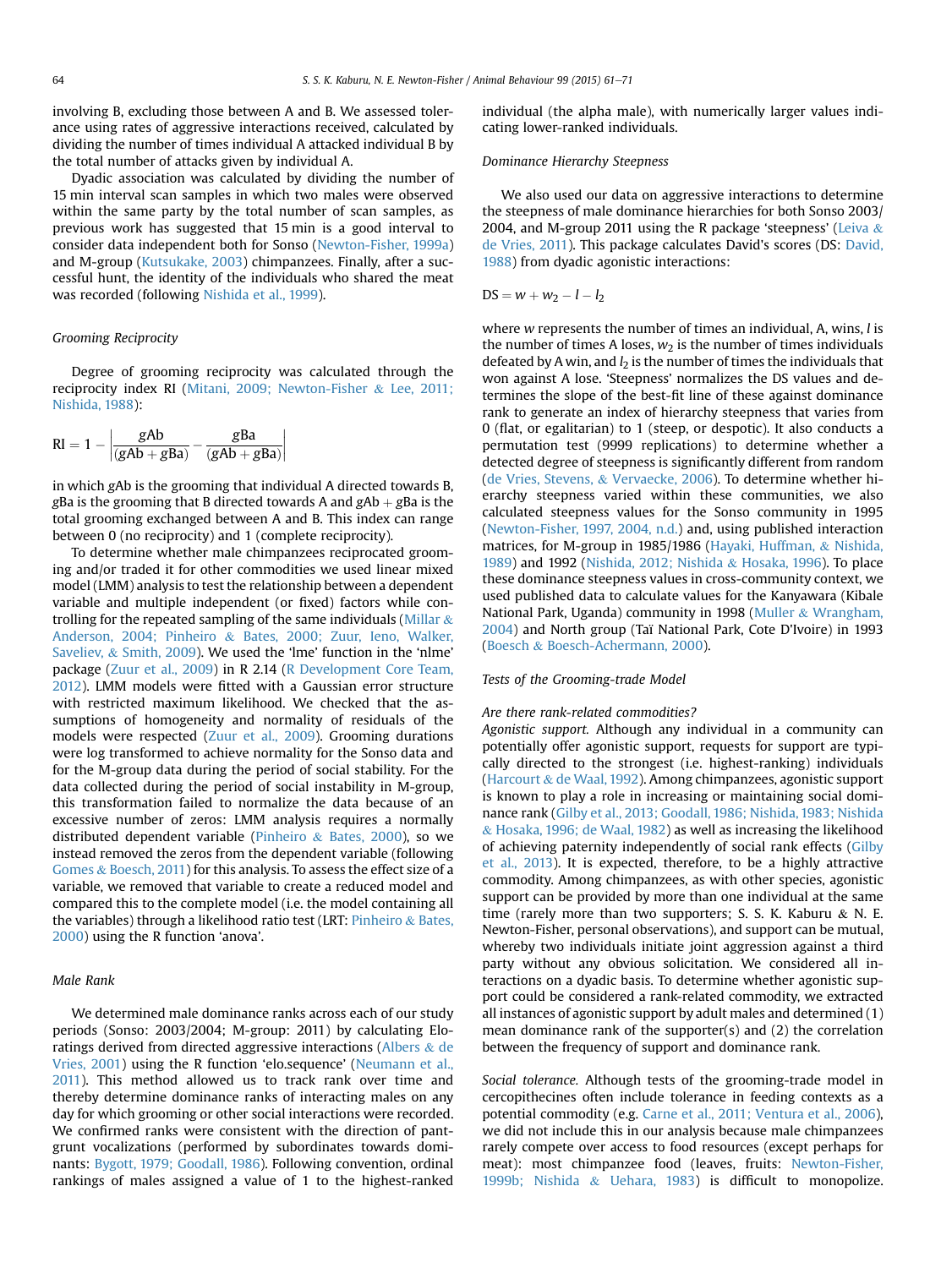Instead, we investigated general social tolerance, as indicated by the receipt of aggression from other adult males. We reasoned that individuals that are more tolerated would receive less aggression and that males may be able to trade grooming for greater levels of tolerance. We determined (1) mean dominance rank of an aggressor and (2) the correlation between the frequency of aggression performed and dominance rank.

#### Is grooming directed up the hierarchy?

To assess whether grooming is directed up the hierarchy, we extracted the amount of grooming that males directed to higherranking individuals and compared this to the amount we would expect under a null hypothesis of an even allocation of grooming, using a paired-samples t test. As the amount of grooming that a male can direct up the hierarchy depends on the number of individuals that outrank him, expected values were calculated by multiplying the total amount of grooming given by a male by the proportion of individuals ranking above him (after [Newton-Fisher](#page-9-0) & [Lee, 2011](#page-9-0)): an alpha male has no individuals ranked above him that he can groom; the lowest-ranked individual is constrained to groom only individuals that rank above him. Thus, we tested the hypothesis that male chimpanzees direct more of their grooming to those of higher rank than would be expected given their own rank within the hierarchy. Analysis of Sonso males' grooming interactions was conducted using 539 bouts, totalling 44.75 h of grooming. Mean bout length was  $299 \pm 438$  s. Analysis of M-group males' grooming interactions used 659 bouts in the stable period (59.60 h of grooming) and 266 bouts in the unstable period (16.47 h of grooming). Mean bout lengths were  $325 \pm 449$  s and  $223 \pm 279$  s in the two periods, respectively.

#### Do dominants receive more grooming than subordinates?

To examine whether dominant males receive more grooming than they give, for each male, we divided the total amount of grooming they gave by the total amount of grooming they received (GG/GR) and tested the correlation between this ratio and the males' rank by Spearman's rank correlation.

#### Are closely ranked individuals more reciprocal in their grooming?

To test whether rank distance predicts the degree of reciprocity in grooming effort (dRI), we constructed an LMM with dRI as the dependent variable and rank distance as the fixed factor, with the identities of the dyad members and the within-dyad repeated measurements treated as the random factors. Rank distance varied over time for each dyad, so we determined the rank distance on the day of each of the respective grooming interactions. As a consequence, multiple rank distances existed for each male-male pair, and each dyadic rank distance value was therefore treated as the repeated measurement.

#### Is total grooming effort spread across all potential partners?

We assessed the relationship between grooming effort and rank distance by constructing an LMM in which the amount of grooming exchanged was treated as the dependent variable and the rank difference between groomers was entered as the fixed factor while the identity of the groomers was set as the random factor.

We assessed diversity of grooming partners using the stan-dardized Shannon-Weaver index ([Henzi, Lycett,](#page-8-0) & [Weingrill, 1997;](#page-8-0) [Krebs, 1999; Newton-Fisher](#page-8-0) & [Lee, 2011; Silk et al., 1999\)](#page-8-0):

$$
H' = \left(-\sum_{i=1}^n p_i \ln p_i\right) / \ln(n-1)
$$

in which  $n$  represents the number of potential grooming partners and  $p_i$  the proportion of grooming directed to the *i*th individual. This index takes a value of 1 if an individual grooms all partners equally and tends towards 0 if grooming is directed to a subset of potential partners. The standardized Shannon-Weaver index is particularly useful when the number of available partners is constant across all individuals, and is identical to the equitability index (E) used by, for example, [Dunbar \(1984\)](#page-8-0) and [Watts \(2000a\).](#page-10-0) We calculated diversity for both grooming bouts  $(H'_{bout})$  and effort  $(H'_{\text{duration}})$  and compared these indices between communities using Mann-Whitney  $U$  tests.

#### What is the relationship between hierarchy steepness and grooming reciprocity?

To assess whether males of our two study communities differed in the amount of reciprocal grooming, we calculated RI values for each adult male dyad within each community using both duration (dRI) and the frequency of bouts (fRI). These values were compared between communities using independent-samples t tests. To further examine grooming trading patterns in these two communities, and to control for possible influence of recipient's rank, dyadic association and meat transfers on grooming behaviour, further LMMs were created. In these models, duration of grooming given was entered as the dependent variable; duration of grooming received, support received, aggression received, and, for M-group males during the stable period, meat received (30 hunts, 31 meatsharing sessions; meat sharing was too infrequent during the unstable period or among the Sonso males to be included) were entered as the fixed factors, while the identity of the males was set as a random factor.

#### **RESULTS**

7

#### Hierarchy Steepness

Our tests of the grooming-trade model were between two communities of chimpanzees with very different dominance hier-archies ([Fig. 1\)](#page-4-0). While the mean  $\pm$  SD steepness value across communities was  $0.40 \pm 0.16$ , Sonso males in 2003/2004 formed a steep (despotic) hierarchy with a value of 0.70, somewhat steeper than they had shown in 1994/1995 (steepness  $= 0.40$ ). By contrast, M-



Figure 1. Dominance hierarchy steepness, indicated by the slope of the best-fit line of normalized David's score (NormDs) against dominance ranks among adult male chimpanzees of the two study communities. Sonso chimpanzees ( $\bullet$ , solid line,  $N = 8$ ) show a steep (despotic) hierarchy, while for M-group chimpanzees ( $\diamond$ , dashed line,  $N = 10$ ), the hierarchy is shallow (egalitarian).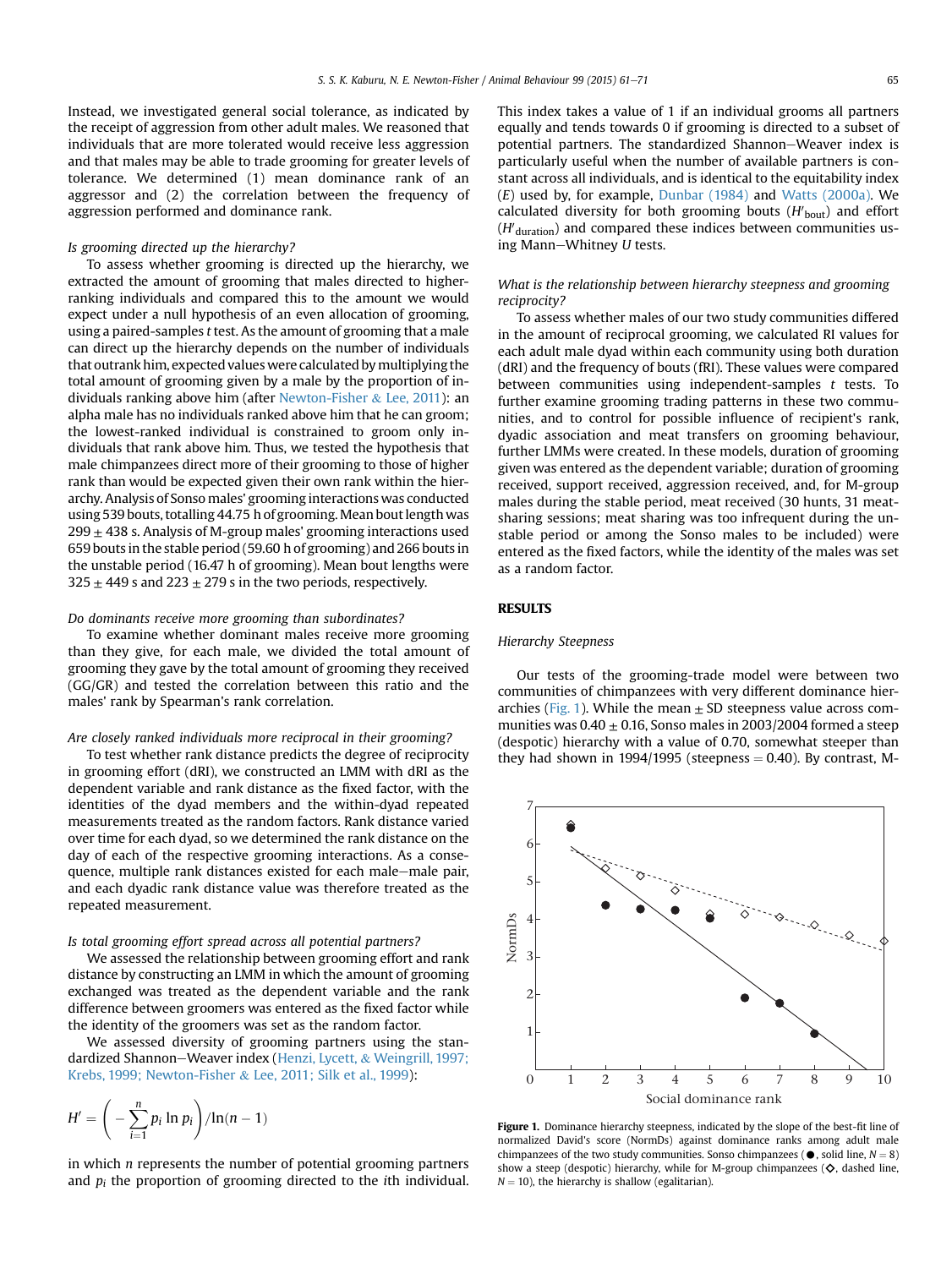group males in 2011 formed a shallower (more egalitarian) hierarchy, with a dominance hierarchy steepness of 0.30 during the stable period. Males of this community also formed a shallow hierarchy (steepness =  $0.22$ ,  $P = 0.0013$ ) in 1985 [\(Hayaki et al., 1989\)](#page-8-0), but shallow hierarchies do not appear to be an inherent characteristic of M-group: data from 1992 revealed a more despotic hierarchy (steepness  $= 0.57$ ). During the unstable period in 2011, our data on agonistic interactions produced a steepness value of 0.26, not significantly different from a random set of contest outcomes  $(P = 0.09)$ . This suggests that the male dominance hierarchy essentially collapsed following the death of the alpha male. By way of comparison, chimpanzee males of North-group (Taï National Park) in 1993 and of Kanyawara (Kibale National Park) in 1998 both formed hierarchies with steepness values of 0.39. Except where indicated, for all steepness values  $P < 0.001$ . Multiple zeros in the 1985 aggression matrix probably explain why this period generated a steepness value that was lower, but still significant, than the nonsignificant value determined for the 2011 unstable period.

We noted that in M-group in 2011, seven (70%) of the adult males were aged between 20 and 30, whereas only 3 (38%) of the Sonso 2003/2004 males were in this age range: across communities, we found that hierarchy steepness was negatively related to the number of adult males in this age bracket (Pearson correlation:  $r_6 = -0.743$ ,  $P = 0.03$ ).

#### Tests of the Grooming-trade Model

#### Are there rank-related commodities?

Agonistic support. In the Sonso community, the provision and frequency of agonistic support was restricted largely to high-ranking individuals. We recorded 62 instances of agonistic support, with the alpha-, beta- and gamma-ranked males providing the majority of support (78%). The mean rank of a supporter was 2.63. Dominant male chimpanzees provided support significantly more frequently than did subordinates (Spearman rank correlation:  $r<sub>S</sub> = -0.833$ ,  $N = 8$ ,  $P = 0.015$ ). In M-group during the period of social stability, we recorded 30 instances of agonistic support. The three topranking males provided only 44% of agonistic support, and the mean rank of a supporter was 4.77. During the period of social instability, we recorded 34 instances of agonistic support. The three top-ranking males provided only 32% of agonistic support, and the mean rank of a supporter was 4.88. There was no relationship among M-group males between support given and dominance rank (stable period:  $r_S = 0.360$ ,  $N = 8$ ,  $P = 0.381$ ; unstable period:  $r_S = 0.071$ ,  $N = 7$ ,  $P = 0.906$ ).

Social tolerance. We recorded 265 male-male aggressive interactions from Sonso community (mean winner's rank  $= 2.71$ ) and 76 male–male aggressive interactions from M-group chimpanzees in the stable period (mean winner's rank  $=$  3.61) and 72 from the unstable period (mean winner's rank  $=$  3.89). In neither community were rates of aggression given related to dominance rank (Sonso:  $r_S = -0.71$ ,  $N = 8$ ,  $P = 0.058$ ; M-group stable:  $r_S = -0.64$ ,  $N = 8$ , P = 0.096; M-group unstable:  $r_S = -0.5$ ,  $N = 7$ , P = 0.267). Note, however, that observations at Sonso occurred during a period when a mid-ranking adult male (NK) attempted to rise in social rank. Excluding this individual's aggression produced a significant relation between aggression performed and rank (Sonso:  $r<sub>S</sub> = -0.93, N = 7, P = 0.007$ ).

#### Is grooming directed up the hierarchy?

Sonso males directed a significant amount (60%) of their grooming effort up the hierarchy (paired-samples t test:  $t_7 = 2.971$ ,  $P = 0.021$ ), while this was not the case among M-group males: in the stable period, 49% of grooming effort was directed towards dominants ( $t_9 = 1.794$ ,  $P = 0.106$ ); in the unstable period, 52% of grooming effort was directed up the hierarchy ( $t_8 = 0.980$ ,  $P = 0.356$ ). Thus, among Sonso males (despotic hierarchy), but not M-group males (egalitarian hierarchy), subordinates directed a greater proportion of their grooming effort towards dominants.

#### Do dominants receive more grooming than subordinates?

We found a significant relationship between the ratio of grooming given to grooming received (GG/GR) and social rank for Sonso males (Spearman rank correlation:  $r_S = 0.905$ ,  $N = 8$ ,  $P = 0.002$ ), but not for M-group males (stable period:  $r_s = -0.030$ ,  $N = 10$ ,  $P = 0.934$ ; unstable period:  $r<sub>S</sub> = 0.383$ ,  $N = 9$ ,  $P = 0.308$ ). Thus, in Sonso (despotic) but not M-group (egalitarian), dominants received more grooming than they performed, which suggests the presence of outbidding competition among the Sonso males.

#### Are closely ranked individuals more reciprocal in their grooming?

The greater the rank distance, the less balanced was grooming effort within dyads for the Sonso (despotic hierarchy) males (LMM: dRI:  $\beta \pm SE = -0.076 \pm 0.026$ ,  $t = -2.914$ ,  $P = 0.005$ ), while this was not the case for M-group (egalitarian hierarchy) males, for whom we found no evidence of any relationship between rank distance and reciprocity, either in the stable period (dRI:  $\beta \pm SE = -0.026 \pm 0.015$ ,  $t = -1.700$ ,  $P = 0.121$ ) or the unstable period (dRI:  $\beta \pm SE = 0.007 \pm 0.019$ ,  $t = 0.370$ ,  $P = 0.672$ ). Thus, under the despotic hierarchy, where agonistic support was available as a commodity, close-ranked individuals were more reciprocal in their grooming.

#### Is total grooming effort spread across all potential partners?

In both communities, adult males allocated some grooming to most available partners (mean  $\pm$  SD:  $H'_{\text{bout}}$ : Sonso: 0.64  $\pm$  0.06; Mgroup: stable:  $0.82 \pm 0.12$ ; unstable:  $0.71 \pm 0.14$ ;  $H'_{\text{duration}}$ : Sonso:  $0.60 \pm 0.18$ ; M-group: stable:  $0.78 \pm 0.13$ ; unstable:  $0.65 \pm 0.17$ ). By way of comparison, mean  $H'_{\text{bout}}$  for adult males of the Sonso community in 1994/1995 was 0.82 [\(Newton-Fisher](#page-9-0) & [Lee, 2011\)](#page-9-0). Sonso males directed grooming to fewer partners than did M-group males during the stable period (Mann-Whitney  $U$  test:  $H'_{\text{bout}}$ :  $W = 69$ ,  $N_1 = 8$ ,  $N_2 = 10$ ,  $P = 0.008$ ;  $H'_{\text{duration}}$ :  $W = 64$ ,  $N_1 = 8$ ,  $N_2 = 10$ ,  $P = 0.034$ ), but during the unstable period, males of the two communities did not differ in the number of grooming partners ( $H'_{\text{bout}}$ :  $W = 50$ ,  $N_1 = 8$ ,  $N_2 = 9$ ,  $P = 0.200$ ;  $H'_{\text{duration}}$ :  $W = 44$ ,  $N_1 = 8$ ,  $N_2 = 9$ ,  $P = 0.481$ ).

We found an inverse relationship between grooming effort and rank distance in Sonso: the smaller the rank difference between groomers, the more grooming they exchanged (LMM:  $\beta \pm SE = -0.435 \pm 0.141$ ,  $t = -3.092$ ,  $P = 0.006$ ), but adult males of this community did not direct most grooming towards partners of adjacent social rank (Fig. 2). There was no relationship between grooming effort and rank distance for the M-group males (stable:  $\beta \pm SE = 0.017 \pm 0.077$ ,  $t = 0.219$ ,  $P = 0.792$ ; unstable:  $\beta \pm SE = -0.052 \pm 0.069$ ,  $t = -0.749$ ,  $P = 0.460$ ).

#### What is the relationship between hierarchy steepness and grooming reciprocity?

We found no statistically significant difference between communities in the degree to which male chimpanzees reciprocated grooming effort (independent-samples t test: Sonso versus Mgroup stable:  $t_{68} = 0.721$ ,  $P = 0.475$ ; Sonso versus M-group unstable:  $t_{51} = 0.417$ ,  $P = 0.679$ ), although M-group males were more reciprocal in the frequency of bouts exchanged during the stable period (mean fRI: Sonso = 0.45; M-group = 0.66;  $t_{68} = -2.458$ ,  $P = 0.019$ ).

For the Sonso males, distribution of grooming effort was predicted by both rates of support (LMM:  $\beta \pm SE = 8.029 \pm 1.888$ ,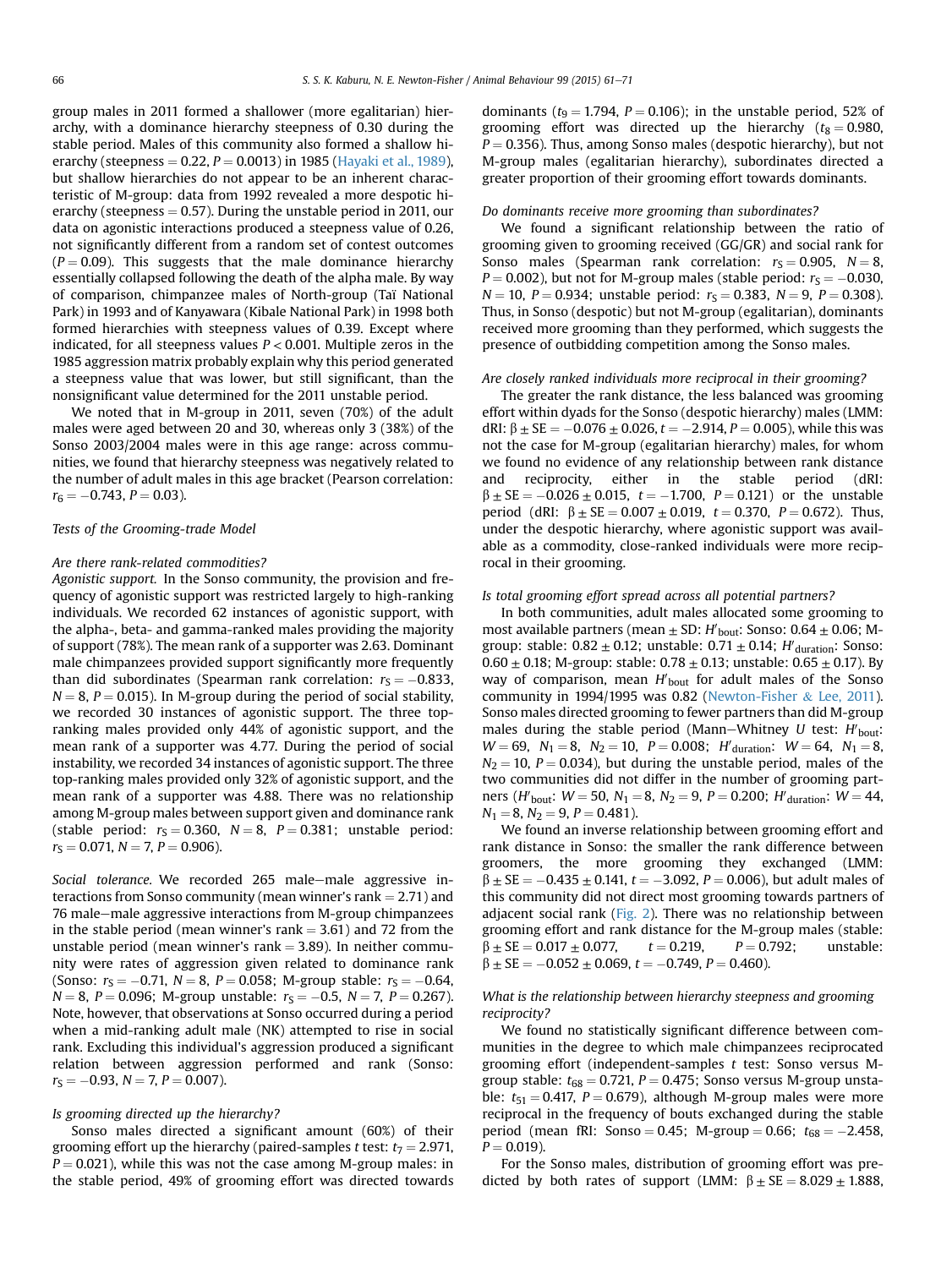

Figure 2. Mean allocation of grooming effort to individuals of increasing rank distance from the groomer, assessed across all adult male chimpanzees of both Sonso and M-group. Proportion of grooming allocation expected under [Seyfarth's \(1977\)](#page-9-0) model of social grooming was determined using the negative exponential function  $f(x) = 1.73e^{-x}$ , a mathematical interpretation of the model's prediction that grooming should be allocated mostly to individuals of adjacent dominance ranks. The constant (1.73) scales the function such that it allocates 100% of grooming across potential rank distances, while assigning the majority of this to adjacently ranked individuals (rank distance = 1). M-group chimpanzees did not allocate grooming according to this model (stable period:  $r_S = 0.28$ ,  $N = 9$ ,  $P = 0.460$ ; unstable period:  $r_S = 0.55$ ,  $N = 8$ ,  $P = 0.160$ ); for Sonso chimpanzees there was a significant correlation between observed and predicted values ( $r_S = 0.89$ ,  $N = 7$ ,  $P = 0.007$ ), but contrary to the model most grooming was not allocated to adjacently ranked individuals.

 $t = 4.251$ ,  $P = 0.001$  and grooming effort received  $(\beta \pm SE = 0.679 \pm 0.088, t = 7.718, P < 0.001)$ . Both variables exerted a significant influence: the reduced model that excluded either grooming received or support received showed a significantly inferior fit compared to the complete model (LRT, without grooming received:  $\chi_1^2 = 34.53$ ,  $P < 0.001$ ; without support received:  $\chi_1^2 = 18.29$ ,  $P < 0.001$ ). By contrast, rates of aggression received did not predict the distribution of grooming given  $(\beta \pm SE = 0.187 \pm 0.447, t = 0.418, P = 0.678)$ . The model that included dyadic association and recipient's dominance ranks showed that grooming received and recipient's ranks were the only significant predictors of grooming given (grooming:  $\beta \pm SE = 0.655 \pm 0.079$ ,  $t = 8.317$ ,  $P < 0.001$ ; recipient's rank:  $\beta \pm SE = -0.132 \pm 0.034$ ,  $t = -3.851$ ,  $P < 0.001$ ).

For the M-group males during the period of social stability, grooming given was significantly predicted by grooming received  $(\beta \pm SE = 0.721 \pm 0.083, t = 8.641, P < 0.001)$ , whereas no relationship between grooming given and the receipt of other services was found: agonistic support  $(\beta \pm SE = 2.487 \pm 1.790, t = 1.389,$  $P = 0.169$ ), meat sharing  $(\beta \pm SE = -0.435 \pm 0.300, t = -1.450,$  $P = 0.151$ ) or aggression received ( $\beta \pm SE = 0.396 \pm 0.602$ ,  $t = 0.657$ ,  $P = 0.513$ ). The reduced model that did not include grooming received had a significantly inferior fit compared to the complete model (LRT:  $\chi_1^2 = 50.61$ ,  $P < 0.001$ ). When dyadic association and recipient's dominance ranks were included in the model, grooming received still had a positive effect on grooming given  $(\beta \pm SE = 0.576 \pm 0.094, t = 6.152, P < 0.001)$ . While grooming given was not significantly predicted by recipient's dominance rank  $(\beta \pm SE = -0.060 \pm 0.043, t = -1.803, P = 0.075)$ , it was positively influenced by dyadic association  $(\beta \pm SE = 7.452 \pm 2.708,$  $t = 2.7511$ ,  $P = 0.007$ ).

Similar results were found during the period of social instability: grooming received was a significant predictor of grooming given  $(\beta \pm SE = 0.515 \pm 0.134, t = 3.841, P < 0.001)$ , and removing grooming received from the model resulted in a significantly inferior fit (LRT:  $\chi_1^2 = 12.99$ ,  $P < 0.001$ ); rerunning the analysis including zeros in the dependent variable did not change the results (with grooming received:  $\beta \pm SE = 0.650 \pm 0.093$ ,  $t = 6.955$ ,  $P < 0.001$ ; LRT of the model without grooming received:  $\chi_1^2 = 44.59$ ,  $P < 0.001$ ). In the model that included dyadic

association and recipient's dominance rank, grooming received continued to have a significant effect ( $\beta \pm SE = 0.40 \pm 0.15$ ,  $t = 2.59$ ,  $P = 0.01$ ). Recipient's dominance rank did not exert a significant effect  $(\beta \pm SE = -0.35 \pm 1.76, t = -0.20, P = 0.84)$ , and in contrast to the results from the period of social stability, dyadic association was no longer a predictor of grooming given  $(\beta \pm SE = 69.19 \pm 54.90, t = 1.26, P = 0.22).$ 

Thus, the analysis using LMM confirmed that for males in both communities the amount of grooming given was predicted by the amount of grooming received; that there was a strong reciprocity of grooming regardless of whether the dominance hierarchy could be characterized as despotic or egalitarian. It also showed that agonistic support was only a predictor of grooming given among males of the despotic Sonso community and not among males of the egalitarian M-group, for whom association was a significant predictor.

#### **DISCUSSION**

We found considerable variation in hierarchy steepness within and across communities. In accord with the grooming-trade model, our comparison between the two communities at the extremes of the hierarchy steepness distribution showed that adult male chimpanzees will trade grooming for agonistic support where this (or at least its likely effectiveness) is a rank-related commodity. Among Sonso males, which showed steep rank relationships: (1) dominants provided more agonistic support than subordinates; (2) males directed grooming up the hierarchy; (3) the ratio of grooming given to that received was lower for dominants than for subordinates. These results confirm previous findings that the tendency of Sonso male chimpanzees to groom up the hierarchy ([Newton-Fisher, 1997; Newton-Fisher](#page-9-0) & [Lee, 2011\)](#page-9-0) is best explained as a subordinate's strategy to obtain rank-related benefits from dominants. Accordingly, our results suggest that Sonso males were more likely to provide support to partners that groomed them more and that this relationship between grooming given and support received was not a by-product of grooming reciprocity. By contrast, among M-group males with a shallow hierarchy during the study period, high-ranking individuals did not offer agonistic support more frequently than low-ranking males and dominance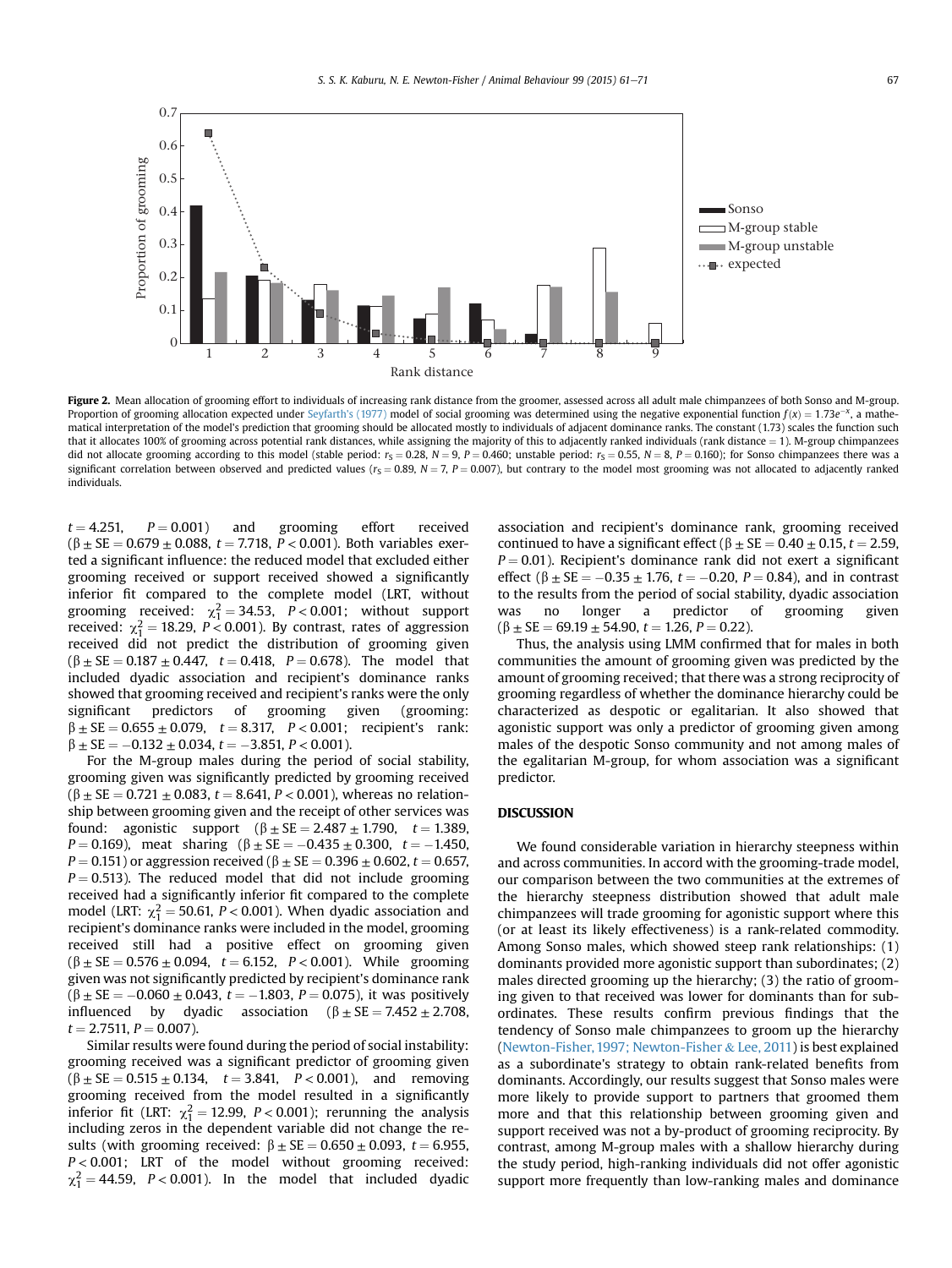<span id="page-8-0"></span>rank did not appear to affect grooming distribution. Furthermore, (4) in Sonso, but not M-group, males of similar dominance rank showed stronger reciprocity than those who held more distant ranks. In these respects male chimpanzees behaved much like female cercopithecoid monkeys, and their behaviour matched the predictions of the grooming-trade model. However, in contrast to the predictions of the model, males of the more egalitarian Mgroup did not exchange grooming more reciprocally than Sonso males: grooming reciprocity was not influenced by hierarchy steepness.

We found that total grooming effort was not restricted to individuals of adjacent rank (contra [Seyfarth's \(1977\)](#page-9-0) model of social grooming) and that the number of grooming partners was lower among the more despotic Sonso chimpanzees, where adult males also exchanged more grooming with individuals closer to them in social rank (contra BMT). As restriction on the diversity of grooming partners is an expected outcome of the competitive mechanism in Seyfarth's model, these results suggest that where agonistic support is available as a commodity, competitive restrictions may impinge on the free market envisioned under BMT: although our results do not support the strict priority of access mechanism in Seyfarth's model, they may indicate agonistic competition with lower-ranking individuals being excluded from grooming opportunities.

[Vehrencamp \(1983\)](#page-9-0) introduced the terms 'despotic' and 'egalitarian' to the study of animal behaviour to describe end points on a continuum of the degree of bias in which benefits are distributed within a social group. Similarly, [van Schaik \(1989\)](#page-9-0) used the terms to refer to the relative steepness of a dominance hierarchy, for which [de Vries et al. \(2006\)](#page-9-0) provided a measure. This is the way in which the terms have been used in this study. There is, however, a different usage of the same terminology. [de Waal \(1989\)](#page-10-0) and Flack and de Waal (2004), for instance, use despotic and egalitarian to refer to behavioural style: the manner in which dominants and subordinates behave towards one another. In their terminology, despotic species are those in which dominant animals exploit subordinates, whereas in egalitarian species, dominants are more tolerant, levels of aggression are lower and subordinates can retaliate against dominants. While the two sets of terminology might in some cases coalesce, this is not necessarily the case in either theory or practice: [de Waal's \(1989\)](#page-10-0) usage refers to characteristics of relationships (the abstraction of interactions between particular pairs of individuals: Hinde, 1976), whereas [Vehrencamp's](#page-9-0) [\(1983\)](#page-9-0) and [van Schaik's \(1989\)](#page-9-0) usage refers to social structure (the abstraction of relationships: Hinde, 1976). Male chimpanzees show substantial tolerance towards subordinates, provide agonistic support and maintain strong and reciprocal grooming relationships, so tend towards 'egalitarian' by [de Waal's \(1989\)](#page-10-0) definition, yet they are 'despotic' by [Vehrencamp's \(1983\)](#page-9-0) definition as benefits are biased towards high-ranking individuals: for example, paternity for males (Boesch, Kohou, Nène, & Vigilant, 2006; Inoue, Inoue-Murayama, Vigilant, Takenaka, & Nishida, 2008; Newton-Fisher, Emery Thompson, Reynolds, Boesch, & Vigilant, 2010; Wroblewski et al., 2009) and resource quality for females [\(Pusey,](#page-9-0) [Williams,](#page-9-0) & [Goodall, 1997](#page-9-0)). The use of identical terminology to refer both to aspects of relationships and structure is unfortunate, but probably too ingrained to change.

In this study, we found that the number of adult males aged  $20-30$  years predicted hierarchy steepness. This is typically the period in which males compete for, or hold, high rank, although some males may claim alpha rank earlier (e.g. [Nishida, 2012\)](#page-9-0) and some can hold it through their thirties (e.g. [Newton-Fisher et al.,](#page-9-0) [2010; Nishida, 2012\)](#page-9-0). For M-group in 2011, 70% of adult males were in this age range, twice the average proportion  $(0.37 \pm 0.08)$ across the other communities. Together with the variation in hierarchy steepness found across and within communities, this finding suggests that the degree of structural despotism/egalitarianism is not an inherent characteristic of species, at least for chimpanzees, but reflects a sociodemographic process: where there are more equally matched competitors, each striving for high rank, their very competition constrains the ability of any one individual to establish a despotic position over the others. This could explain why captive studies have produced contradictory descriptions of chimpanzee dominance style (despotic: Hare, Melis, Woods, Hastings, & Wrangham, 2007; egalitarian: [Jaeggi et al.,](#page-9-0) [2010\)](#page-9-0) and we should be wary, therefore, of attempts to classify the social structure of a species as despotic or egalitarian without considerable empirical support from multiple social groups with varying demography.

Our finding that grooming reciprocity persists in the face of variation in hierarchy steepness is contrary to the grooming-trade model, which suggests that grooming reciprocity should be weaker when grooming can be traded for alternative services (Barrett et al., 2002, 1999). Our LMM analysis showed that the amount of grooming received was the primary predictor for the amount of grooming given for both M-group and Sonso, where support received was also significant. This suggests that grooming is sufficiently valuable to male chimpanzees that they will continue to trade for it when other services are available and for which they also trade. In the biological markets framework, services for which supply is high should have low value: our results suggest therefore that supply is restricted, or alternatively that demand is high. Grooming bestows hygienic (Akinyi et al., 2013; Tanaka & Takefushi, 1993; Zamma, 2002) and stress relief benefits (Boccia, Reite, & Laudenslager, 1989; Shutt, MacLarnon, Heistermann, & Semple, 2007). These may be important and sought after by male chimpanzees ([Newton-Fisher, 2014\)](#page-9-0), yet by grooming others, a male chimpanzee is providing these benefits to his main reproductive rivals: this represents a relative cost to the groomer, and males should, therefore, restrict the number of others with whom they exchange grooming. If the primary means of gaining access to the benefits of grooming is to provide grooming (as our results indicate), male chimpanzees should therefore engage in a limited number of reciprocal grooming arrangements (as shown by [Mitani,](#page-9-0) [2009; Newton-Fisher](#page-9-0) & [Lee, 2011\)](#page-9-0). Supply is therefore restricted: if a male cannot offer effective agonistic support (we found no evidence for meat exchange or tolerance as services for which grooming is traded), he must rely on these reciprocal grooming partners unless he can coerce individuals into grooming him.

Within particular grooming dyads, the reciprocal exchange of grooming-derived benefits suggests chimpanzees are egalitarian, yet if these reciprocal grooming arrangements exist as a result of a need to minimize the provision of benefits to rivals, this egalitarianism seems forced. Where opportunities exist to exert dominance over others, such as when the number of competitive rivals is small, male chimpanzees strive to establish themselves at the top of a clear hierarchy, and so in M-group in 2011, the large number of more-or-less equally matched males may have created a situation in which efforts to impose dominance by one male created opportunities that could be exploited by equally well-placed rivals. Our results indicate that the social structure of chimpanzee males is best considered essentially despotic, in that they seek to dominate others and establish hierarchies with consequent rank-biased distribution of benefits, and that, despite showing somewhat egalitarian dominance styles (sensu [de Waal, 1989\)](#page-10-0), tendencies towards apparent structural egalitarianism are likely to be the result of competitive constraints on this despotism.

Overall, our findings support the assertion that grooming strategies of male chimpanzees have been shaped by natural selection as modelled by BMT. We show that under the conditions of a steep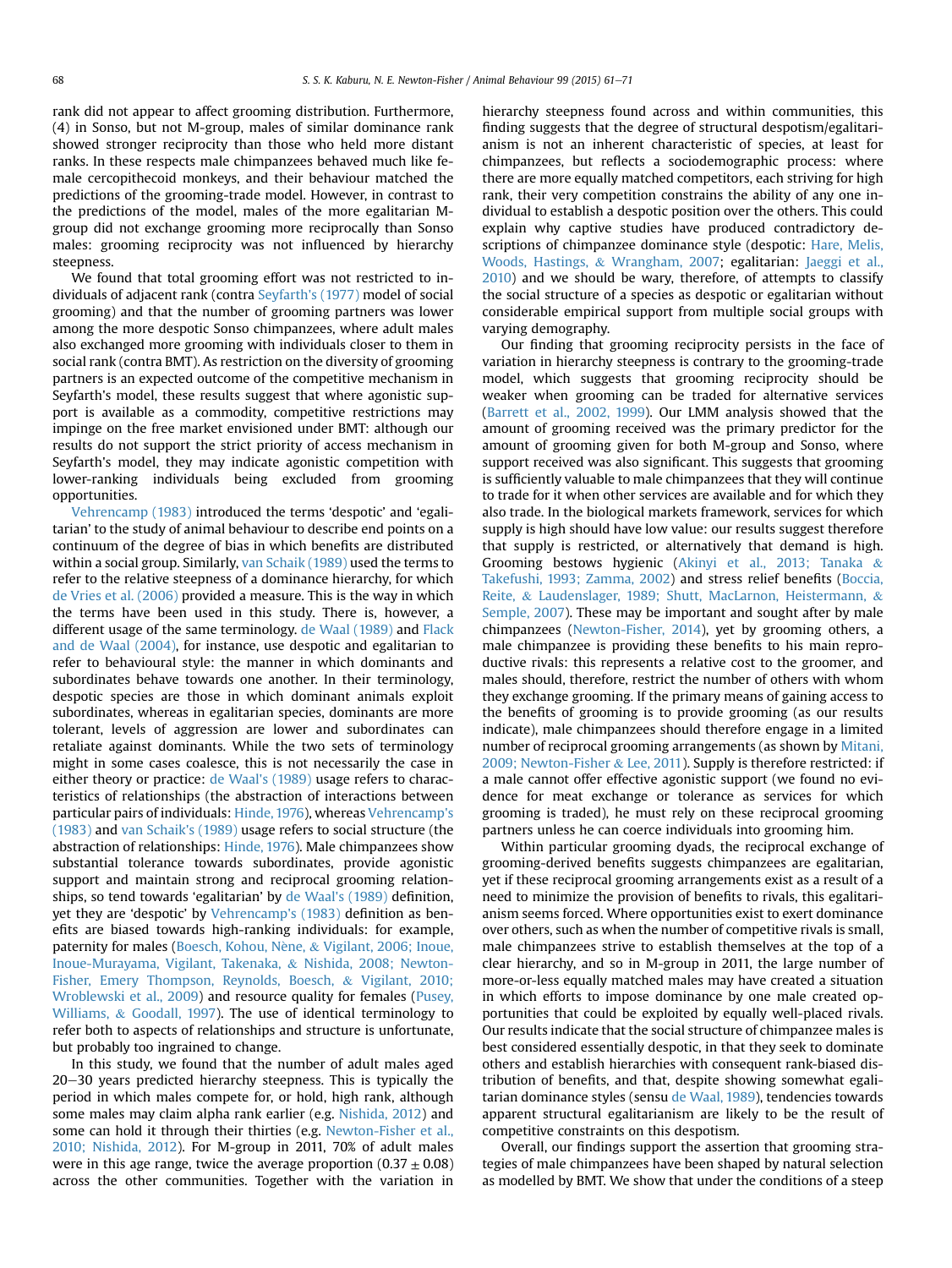<span id="page-9-0"></span>dominance hierarchy, agonistic support is a commodity largely restricted to high-ranking individuals, and that male chimpanzees will trade grooming in order to access this commodity; this pattern is not seen when hierarchy is flatter and provision of agonistic support is less related to male social rank. Reciprocal exchange of grooming (trading grooming to receive grooming in return) is important regardless of hierarchy steepness, so in contrast to the 'grooming-trade' model developed for cercopithecines, grooming among adult male chimpanzees cannot be regarded as a low-value commodity for which individuals will trade only when other commodities are not available. Our findings also hint at the possibility of agonistic competition, or at least exclusion, in relation to grooming opportunities compromising the free market envisioned by biological market theory. Our results build on previous findings across chimpanzee communities to emphasize the importance of reciprocal grooming exchanges among adult male chimpanzees, which can be understood in a biological markets framework if grooming, at least by or with particular individuals, is a valuable commodity.

#### Acknowledgments

This work was funded by the Wenner-Gren Foundation (grant number 8216), the Leverhulme Trust (grant number F/00236/Z) and the Harry Frank Guggenheim Foundation. We thank the Uganda National Council for Science and Technology, the President's Office, the Forest Department and Vernon Reynolds for granting permission to work in the Budongo Forest and the Tanzania Commission for Science and Technology, the Tanzania Wildlife Research Institute and the Mahale Mountains Wildlife Research Centre for allowing research in the Mahale Mountains National Park. We are also very grateful to the local field assistants for their fundamental assistance during data collection both in Budongo and Mahale. Finally, we extend our gratitude to Ronald Noë, Jacinta Beehner and an anonymous referee for invaluable comments on a previous draft of the manuscript.

#### References

- [Akinyi, M. Y., Tung, J., Jeneby, M., Patel, N. B., Altmann, J., & Alberts, S. C. \(2013\). Role](http://refhub.elsevier.com/S0003-3472(14)00404-7/sref1) [of grooming in reducing tick load in wild baboons \(](http://refhub.elsevier.com/S0003-3472(14)00404-7/sref1)Papio cynocephalus). Animal [Behaviour, 85](http://refhub.elsevier.com/S0003-3472(14)00404-7/sref1), 559-[568.](http://refhub.elsevier.com/S0003-3472(14)00404-7/sref1)
- [Albers, P. C. H., & de Vries, H. \(2001\). Elo-rating as a tool in the sequential estimation](http://refhub.elsevier.com/S0003-3472(14)00404-7/sref2) [of dominance strengths.](http://refhub.elsevier.com/S0003-3472(14)00404-7/sref2) Animal Behaviour, 61, 489-[495](http://refhub.elsevier.com/S0003-3472(14)00404-7/sref2).
- [Altmann, J. \(1974\). Observational study of behaviour: sampling methods.](http://refhub.elsevier.com/S0003-3472(14)00404-7/sref3) Behaviour,  $49.227 - 265.$  $49.227 - 265.$
- [Arnold, K., & Whiten, A. \(2003\). Grooming interactions among the chimpanzees of](http://refhub.elsevier.com/S0003-3472(14)00404-7/sref4) [the Budongo Forest, Uganda: tests of](http://refhub.elsevier.com/S0003-3472(14)00404-7/sref4) five explanatory models. Behaviour, 140,  $519 - 552.$  $519 - 552.$  $519 - 552.$  $519 - 552.$
- [Balasubramaniam, K. N., Berman, C. M., Ogawa, H., & Li, J. \(2011\). Using biological](http://refhub.elsevier.com/S0003-3472(14)00404-7/sref5) [markets principles to examine patterns of grooming exchange in](http://refhub.elsevier.com/S0003-3472(14)00404-7/sref5) Macaca thi-betana. [American Journal of Primatology, 73](http://refhub.elsevier.com/S0003-3472(14)00404-7/sref5), 1269-[1279](http://refhub.elsevier.com/S0003-3472(14)00404-7/sref5).
- [Balasubramaniam, K. N., Dittmar, K., Berman, C. M., Butovskaya, M., Cooper, M. A.,](http://refhub.elsevier.com/S0003-3472(14)00404-7/sref6) [Majolo, B., et al. \(2012\). Hierarchical steepness, counter-aggression, and ma-](http://refhub.elsevier.com/S0003-3472(14)00404-7/sref6)caque social style scale. [American Journal of Primatology, 74](http://refhub.elsevier.com/S0003-3472(14)00404-7/sref6), 915-[925.](http://refhub.elsevier.com/S0003-3472(14)00404-7/sref6)
- [Barrett, L., Gaynor, D., & Henzi, S. P. \(2002\). A dynamic interaction between](http://refhub.elsevier.com/S0003-3472(14)00404-7/sref7) [aggression and grooming reciprocity among female chacma baboons.](http://refhub.elsevier.com/S0003-3472(14)00404-7/sref7) Animal [Behaviour, 63](http://refhub.elsevier.com/S0003-3472(14)00404-7/sref7), 1047-[1053.](http://refhub.elsevier.com/S0003-3472(14)00404-7/sref7)
- Barrett, L., & Henzi, S. P. (2001). The utility of grooming in baboon troops. In R. Noë, [J. A. R. A. M. van Hooff, & P. Hammerstein \(Eds.\),](http://refhub.elsevier.com/S0003-3472(14)00404-7/sref8) Economics in nature: Social [dilemmas, mate choice and biological markets](http://refhub.elsevier.com/S0003-3472(14)00404-7/sref8) (pp. 119-[145\). Cambridge, U.K.:](http://refhub.elsevier.com/S0003-3472(14)00404-7/sref8) [Cambridge University Press](http://refhub.elsevier.com/S0003-3472(14)00404-7/sref8).
- [Barrett, L., & Henzi, S. P. \(2006\). Monkeys, markets and minds: biological markets](http://refhub.elsevier.com/S0003-3472(14)00404-7/sref9) [and primate sociality. In P. M. Kappeler, & C. P. van Schaik \(Eds.\),](http://refhub.elsevier.com/S0003-3472(14)00404-7/sref9) Cooperation in [primates and humans: Mechanisms and evolution](http://refhub.elsevier.com/S0003-3472(14)00404-7/sref9) (pp. 209-[232\). New York, NY:](http://refhub.elsevier.com/S0003-3472(14)00404-7/sref9) **Springer**
- [Barrett, L., Henzi, S. P., Weingrill, T., Lycett, J. E., & Hill, R. A. \(1999\). Market forces](http://refhub.elsevier.com/S0003-3472(14)00404-7/sref10) [predict grooming reciprocity in female baboons.](http://refhub.elsevier.com/S0003-3472(14)00404-7/sref10) Proceedings of the Royal Society [B: Biological Sciences, 266](http://refhub.elsevier.com/S0003-3472(14)00404-7/sref10), 665-[670.](http://refhub.elsevier.com/S0003-3472(14)00404-7/sref10)
- [Boccia, M. L., Reite, M., & Laudenslager, M. \(1989\). On the physiology of grooming in](http://refhub.elsevier.com/S0003-3472(14)00404-7/sref11) [a pigtail macaque.](http://refhub.elsevier.com/S0003-3472(14)00404-7/sref11) Physiology & [Behaviour, 45](http://refhub.elsevier.com/S0003-3472(14)00404-7/sref11), 667-[670.](http://refhub.elsevier.com/S0003-3472(14)00404-7/sref11)
- [Boesch, C., & Boesch-Achermann, H. \(2000\).](http://refhub.elsevier.com/S0003-3472(14)00404-7/sref12) The chimpanzees of the Taï Forest. Ox[ford, U.K.: Oxford University Press.](http://refhub.elsevier.com/S0003-3472(14)00404-7/sref12)
- Boesch, C., Kohou, G., Nène, H., & Vigilant, L. (2006). Male competition and paternity in wild chimpanzees of the Taï. [American Journal of Physical Anthropology, 130](http://refhub.elsevier.com/S0003-3472(14)00404-7/sref13),  $103 - 115$  $103 - 115$  $103 - 115$ .
- [Brown, G. R., Almond, R. E. A., & Bergen, Y. \(2004\). Begging, stealing, and offering:](http://refhub.elsevier.com/S0003-3472(14)00404-7/sref14) [food transfer in nonhuman primates.](http://refhub.elsevier.com/S0003-3472(14)00404-7/sref14) Advances in the Study of Behavior, 34, [265](http://refhub.elsevier.com/S0003-3472(14)00404-7/sref14)e[295](http://refhub.elsevier.com/S0003-3472(14)00404-7/sref14).
- [Bshary, R. \(2001\). The cleaner](http://refhub.elsevier.com/S0003-3472(14)00404-7/sref15) fish market. In R. Noë, J. A. R. A. M. van Hooff, & P. Hammerstein (Eds.), [Economics in nature: Social dilemmas, mate choice and](http://refhub.elsevier.com/S0003-3472(14)00404-7/sref15) [biological markets](http://refhub.elsevier.com/S0003-3472(14)00404-7/sref15) (pp. 146–[172\). Cambridge, U.K.: Cambridge University Press](http://refhub.elsevier.com/S0003-3472(14)00404-7/sref15).
- [Bshary, R., & Grutter, A. S. \(2002\). Experimental evidence that partner choice is a](http://refhub.elsevier.com/S0003-3472(14)00404-7/sref16) [driving force in the payoff distribution among cooperators or mutualists: the](http://refhub.elsevier.com/S0003-3472(14)00404-7/sref16) cleaner fish case. Ecology Letters,  $5, 130-136$  $5, 130-136$ .
- Bshary, R., & Noë, R. (2003). The ubiquitous infl[uence of partner choice on the](http://refhub.elsevier.com/S0003-3472(14)00404-7/sref17) [dynamics of cleaner](http://refhub.elsevier.com/S0003-3472(14)00404-7/sref17) fish  $-$  client reef fi[sh interactions. In P. Hammerstein \(Ed.\),](http://refhub.elsevier.com/S0003-3472(14)00404-7/sref17) [Genetic and cultural evolution of cooperation](http://refhub.elsevier.com/S0003-3472(14)00404-7/sref17) (pp. 167-[184\). Cambridge, MA: MIT](http://refhub.elsevier.com/S0003-3472(14)00404-7/sref17) **[Press](http://refhub.elsevier.com/S0003-3472(14)00404-7/sref17)**
- [Bshary, R., & Sch](http://refhub.elsevier.com/S0003-3472(14)00404-7/sref18)ä[ffer, D. \(2002\). Choosy reef](http://refhub.elsevier.com/S0003-3472(14)00404-7/sref18) fish select cleaner fish that provide high-quality service. [Animal Behaviour, 63](http://refhub.elsevier.com/S0003-3472(14)00404-7/sref18), 557-[564.](http://refhub.elsevier.com/S0003-3472(14)00404-7/sref18)
- [Bygott, J. D. \(1979\). Agonistic behaviour, dominance, and social structure in wild](http://refhub.elsevier.com/S0003-3472(14)00404-7/sref19) [chimpanzees of the Gombe National Park. In D. A. Hamburg, & E. R. McCown](http://refhub.elsevier.com/S0003-3472(14)00404-7/sref19) (Eds.), [The great apes](http://refhub.elsevier.com/S0003-3472(14)00404-7/sref19) (pp. 405-[427\). Menlo Park, CA: Benjamin/Cummings.](http://refhub.elsevier.com/S0003-3472(14)00404-7/sref19)
- [Carne, C., Wiper, S., & Semple, S. \(2011\). Reciprocation and interchange of grooming,](http://refhub.elsevier.com/S0003-3472(14)00404-7/sref20) [agonistic support, feeding tolerance, and aggression in semi-free-ranging Bar-](http://refhub.elsevier.com/S0003-3472(14)00404-7/sref20)bary macaques. [American Journal of Primatology, 73](http://refhub.elsevier.com/S0003-3472(14)00404-7/sref20), 1127-[1133](http://refhub.elsevier.com/S0003-3472(14)00404-7/sref20).
- David, H. A. (1988). [The method of paired comparisons](http://refhub.elsevier.com/S0003-3472(14)00404-7/sref21). New York, NY: Hafner.
- Dunbar, R. I. M. (1984). [Reproductive decisions: An economic analysis of gelada baboon](http://refhub.elsevier.com/S0003-3472(14)00404-7/sref22) social strategies[. Princeton, NJ: Princeton University Press](http://refhub.elsevier.com/S0003-3472(14)00404-7/sref22).
- [Eggeling, W. J. \(1947\). Observations on the ecology of the Budongo rain forest,](http://refhub.elsevier.com/S0003-3472(14)00404-7/sref23) Uganda. [Journal of Ecology, 34](http://refhub.elsevier.com/S0003-3472(14)00404-7/sref23), 20-[87.](http://refhub.elsevier.com/S0003-3472(14)00404-7/sref23)
- Fischer, M. K., Hoffmann, K. H., & Völkl, W. (2001). Competition for mutualists in an [ant](http://refhub.elsevier.com/S0003-3472(14)00404-7/sref24)-[homopteran interaction mediated by hierarchies of ant attendance.](http://refhub.elsevier.com/S0003-3472(14)00404-7/sref24) Oikos,  $92, 531 - 541$  $92, 531 - 541$  $92, 531 - 541$
- [Flack, J. C., & de Waal, F. B. M. \(2004\). Dominance style, social power, and con](http://refhub.elsevier.com/S0003-3472(14)00404-7/sref25)flict [management: a conceptual framework. In B. Thierry, M. Singh, & W. Kaumanns](http://refhub.elsevier.com/S0003-3472(14)00404-7/sref25) (Eds.), [Macaque societies: A model for the study of social organization](http://refhub.elsevier.com/S0003-3472(14)00404-7/sref25) (pp. [157](http://refhub.elsevier.com/S0003-3472(14)00404-7/sref25)-[185\). Cambridge, U.K.: Cambridge University Press](http://refhub.elsevier.com/S0003-3472(14)00404-7/sref25).
- [Frank, R. E., & Silk, J. B. \(2009\). Impatient traders or contigent reciprocators? Evi](http://refhub.elsevier.com/S0003-3472(14)00404-7/sref26)[dence for the extended time course of grooming exchanges in baboons.](http://refhub.elsevier.com/S0003-3472(14)00404-7/sref26) [Behaviour, 146](http://refhub.elsevier.com/S0003-3472(14)00404-7/sref26), 1123-[1135](http://refhub.elsevier.com/S0003-3472(14)00404-7/sref26).
- [Fruteau, C., Voelkl, B., van Damme, E., & No](http://refhub.elsevier.com/S0003-3472(14)00404-7/sref27)ë[, R. \(2009\). Supply and demand](http://refhub.elsevier.com/S0003-3472(14)00404-7/sref27) [determine the market value of food providers in wild vervet monkeys.](http://refhub.elsevier.com/S0003-3472(14)00404-7/sref27) Pro[ceedings of the National Academy of Sciences of the United States of America, 106](http://refhub.elsevier.com/S0003-3472(14)00404-7/sref27), [12007](http://refhub.elsevier.com/S0003-3472(14)00404-7/sref27)-[12012](http://refhub.elsevier.com/S0003-3472(14)00404-7/sref27).
- [Gilby, I. C. \(2006\). Meat sharing among the Gombe chimpanzees: harassment and](http://refhub.elsevier.com/S0003-3472(14)00404-7/sref28) reciprocal exchange. [Animal Behaviour, 71](http://refhub.elsevier.com/S0003-3472(14)00404-7/sref28), 953-[963](http://refhub.elsevier.com/S0003-3472(14)00404-7/sref28).
- [Gilby, I. C., Brent, L. J., Wroblewski, E. E., Rudicell, R. S., Hahn, B. H., Goodall, J., et al.](http://refhub.elsevier.com/S0003-3472(14)00404-7/sref29) (2013). Fitness benefi[ts of coalitionary aggression in male chimpanzees.](http://refhub.elsevier.com/S0003-3472(14)00404-7/sref29) [Behavioral Ecology and Sociobiology, 67](http://refhub.elsevier.com/S0003-3472(14)00404-7/sref29), 373-[381.](http://refhub.elsevier.com/S0003-3472(14)00404-7/sref29)
- [Gomes, C. M., & Boesch, C. \(2011\). Reciprocity and trades in wild West African](http://refhub.elsevier.com/S0003-3472(14)00404-7/sref30) chimpanzees. [Behavioral Ecology and Sociobiology, 65](http://refhub.elsevier.com/S0003-3472(14)00404-7/sref30), 2183-[2196.](http://refhub.elsevier.com/S0003-3472(14)00404-7/sref30)
- [Gomes, C. M., Mundry, R., & Boesch, C. \(2009\). Long-term reciprocation of grooming](http://refhub.elsevier.com/S0003-3472(14)00404-7/sref31) in wild West African chimpanzees. [Proceedings of the Royal Society B: Biological](http://refhub.elsevier.com/S0003-3472(14)00404-7/sref31) [Sciences, 276](http://refhub.elsevier.com/S0003-3472(14)00404-7/sref31), 699-[706](http://refhub.elsevier.com/S0003-3472(14)00404-7/sref31).
- Goodall, J. (1986). [The chimpanzees of Gombe: Patterns of behaviour](http://refhub.elsevier.com/S0003-3472(14)00404-7/sref32). Cambridge, MA: [Belknap.](http://refhub.elsevier.com/S0003-3472(14)00404-7/sref32)
- [Gumert, M. D. \(2007\). Payment for sex in a macaque mating market.](http://refhub.elsevier.com/S0003-3472(14)00404-7/sref33) Animal [Behaviour, 74](http://refhub.elsevier.com/S0003-3472(14)00404-7/sref33), 1655-[1667.](http://refhub.elsevier.com/S0003-3472(14)00404-7/sref33)
- [Gumert, M. D., & Ho, M. H. \(2008\). The trade balance of grooming and its rela](http://refhub.elsevier.com/S0003-3472(14)00404-7/sref34)[tionship to tolerance in Indonesian long-tailed macaques \(](http://refhub.elsevier.com/S0003-3472(14)00404-7/sref34)Macaca fascicularis). [Primates, 49](http://refhub.elsevier.com/S0003-3472(14)00404-7/sref34), 176-[185](http://refhub.elsevier.com/S0003-3472(14)00404-7/sref34).
- [Harcourt, A. H., & de Waal, F. B. M. \(1992\).](http://refhub.elsevier.com/S0003-3472(14)00404-7/sref35) Coalitions and alliances in humans and other animals[. Oxford, U.K.: Oxford University Press.](http://refhub.elsevier.com/S0003-3472(14)00404-7/sref35)
- [Hare, B., Melis, A. P., Woods, V., Hastings, S., & Wrangham, R. \(2007\). Tolerance](http://refhub.elsevier.com/S0003-3472(14)00404-7/sref36) [allows bonobos to outperform chimpanzees on a cooperative task.](http://refhub.elsevier.com/S0003-3472(14)00404-7/sref36) Current [Biology, 17](http://refhub.elsevier.com/S0003-3472(14)00404-7/sref36), 619-[623.](http://refhub.elsevier.com/S0003-3472(14)00404-7/sref36)
- [Hayaki, H., Huffman, M. A., & Nishida, T. \(1989\). Dominance among male chim](http://refhub.elsevier.com/S0003-3472(14)00404-7/sref37)[panzees in the Mahale Mountains National Park, Tanzania: a preliminary study.](http://refhub.elsevier.com/S0003-3472(14)00404-7/sref37) [Primates, 30](http://refhub.elsevier.com/S0003-3472(14)00404-7/sref37), 187-[197.](http://refhub.elsevier.com/S0003-3472(14)00404-7/sref37)
- [Hemelrijk, C. K. \(1994\). Support for being groomed in long-tailed macaques,](http://refhub.elsevier.com/S0003-3472(14)00404-7/sref38) Macaca fascicularis. [Animal Behaviour, 48](http://refhub.elsevier.com/S0003-3472(14)00404-7/sref38), 479-[481.](http://refhub.elsevier.com/S0003-3472(14)00404-7/sref38)
- [Henzi, S. P., & Barrett, L. \(1999\). The value of grooming to female primates.](http://refhub.elsevier.com/S0003-3472(14)00404-7/sref39) Primates,  $40.47 - 59.$  $40.47 - 59.$  $40.47 - 59.$
- [Henzi, S. P., Barrett, L., Gaynor, D., Greeff, J., Weingrill, T., & Hill, R. A. \(2003\). Effect of](http://refhub.elsevier.com/S0003-3472(14)00404-7/sref40) [resource competition on the long-term allocation of grooming by female ba](http://refhub.elsevier.com/S0003-3472(14)00404-7/sref40)[boons: evaluating Seyfarth's model.](http://refhub.elsevier.com/S0003-3472(14)00404-7/sref40) Animal Behaviour, 66, 931-[938.](http://refhub.elsevier.com/S0003-3472(14)00404-7/sref40)
- [Henzi, S. P., Lycett, J. E., & Weingrill, T. \(1997\). Cohort size and the allocation of social](http://refhub.elsevier.com/S0003-3472(14)00404-7/sref41) [effort by female mountain baboons.](http://refhub.elsevier.com/S0003-3472(14)00404-7/sref41) Animal Behaviour, 54, 1235-[1243](http://refhub.elsevier.com/S0003-3472(14)00404-7/sref41).
- [Hinde, R. A. \(1976\). Interactions, relationships and social structure.](http://refhub.elsevier.com/S0003-3472(14)00404-7/sref42) Man, 11, 1-[17.](http://refhub.elsevier.com/S0003-3472(14)00404-7/sref42)
- [Hoeksema, J. D., & Schwartz, M. W. \(2001\). Modelling interspeci](http://refhub.elsevier.com/S0003-3472(14)00404-7/sref43)fic mutualisms as [biological markets. In R. No](http://refhub.elsevier.com/S0003-3472(14)00404-7/sref43)ë[, J. A. R. A. M. van Hooff, & P. Hammerstein \(Eds.\),](http://refhub.elsevier.com/S0003-3472(14)00404-7/sref43) [Economics in nature: Social dilemmas, mate choice, and biological markets](http://refhub.elsevier.com/S0003-3472(14)00404-7/sref43) (pp. [173](http://refhub.elsevier.com/S0003-3472(14)00404-7/sref43)–[183\). Cambridge, U.K.: Cambridge University Press](http://refhub.elsevier.com/S0003-3472(14)00404-7/sref43).
- [Inoue, E., Inoue-Murayama, M., Vigilant, L., Takenaka, O., & Nishida, T. \(2008\).](http://refhub.elsevier.com/S0003-3472(14)00404-7/sref44) Relatedness in wild chimpanzees: infl[uence of paternity, male philopatry, and](http://refhub.elsevier.com/S0003-3472(14)00404-7/sref44) demographic factors. [American Journal of Physical Anthropology, 137](http://refhub.elsevier.com/S0003-3472(14)00404-7/sref44), 256-[262](http://refhub.elsevier.com/S0003-3472(14)00404-7/sref44).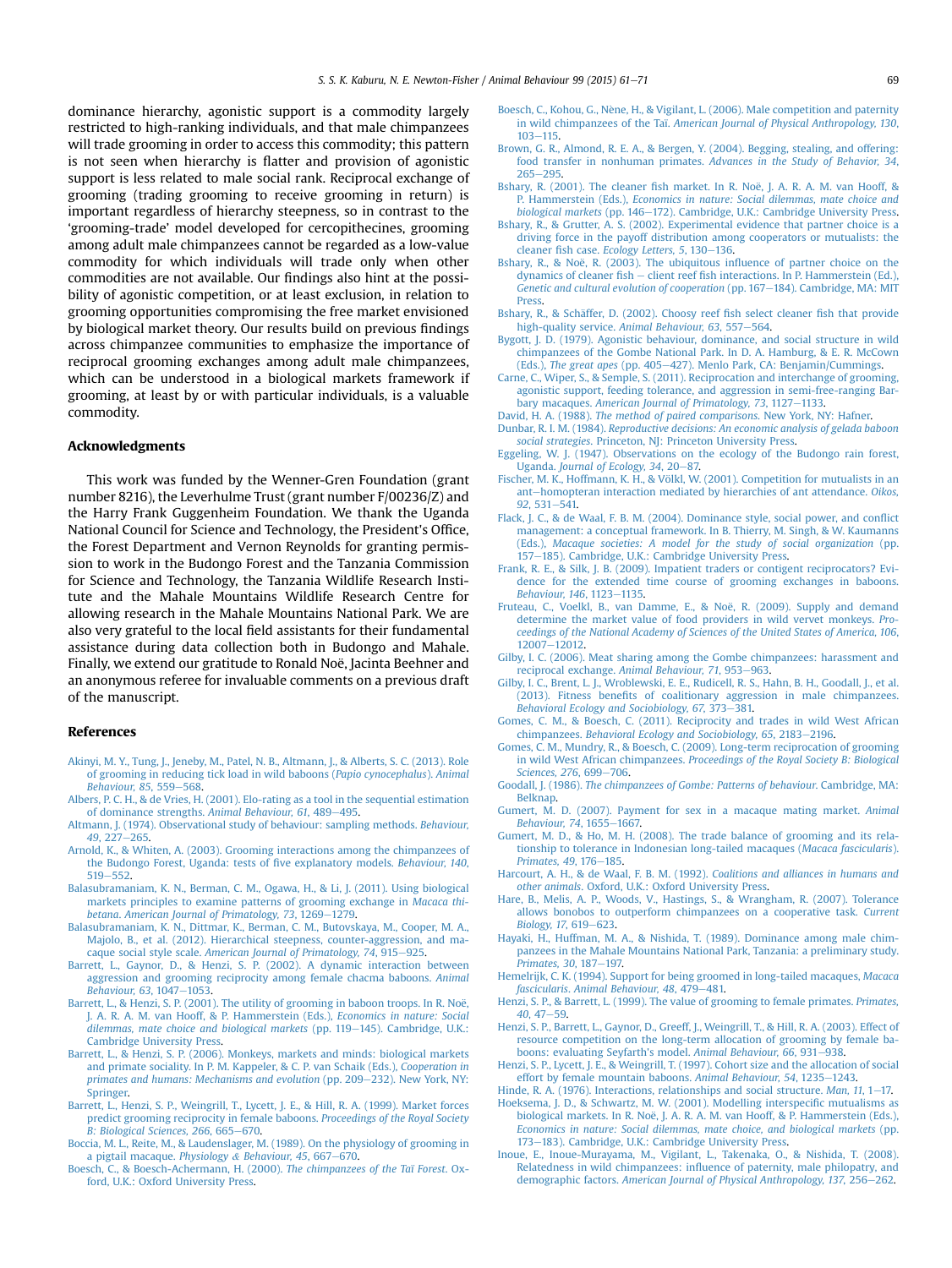- <span id="page-10-0"></span>[Jaeggi, A. V., Stevens, J. M. G., & van Schaik, C. P. \(2010\). Tolerant food sharing and](http://refhub.elsevier.com/S0003-3472(14)00404-7/sref45) [reciprocity is precluded by despotism among bonobos but not chimpanzees.](http://refhub.elsevier.com/S0003-3472(14)00404-7/sref45) [American Journal of Physical Anthropology, 143](http://refhub.elsevier.com/S0003-3472(14)00404-7/sref45), 41-[51.](http://refhub.elsevier.com/S0003-3472(14)00404-7/sref45)
- [Kaburu, S. S. K., Inoue, S., & Newton-Fisher, N. E. \(2013\). Death of the alpha: within](http://refhub.elsevier.com/S0003-3472(14)00404-7/sref46)[community lethal violence among chimpanzees of Mahale Mountains National](http://refhub.elsevier.com/S0003-3472(14)00404-7/sref46) Park. [American Journal of Primatology, 75](http://refhub.elsevier.com/S0003-3472(14)00404-7/sref46), 789–[797.](http://refhub.elsevier.com/S0003-3472(14)00404-7/sref46)
- [Kaburu, S. S. K., & Newton-Fisher, N. E. \(2013\). Social instability raises the stakes](http://refhub.elsevier.com/S0003-3472(14)00404-7/sref47) [during social grooming among wild male chimpanzees.](http://refhub.elsevier.com/S0003-3472(14)00404-7/sref47) Animal Behaviour, 86,  $519 - 527$  $519 - 527$
- [Kappeler, P. M., & van Schaik, C. P. \(2006\).](http://refhub.elsevier.com/S0003-3472(14)00404-7/sref48) Cooperation in primates and humans: Mechanisms and evolution[. Berlin, Germany: Springer.](http://refhub.elsevier.com/S0003-3472(14)00404-7/sref48) [Koyama, N. F., Caws, C., & Aureli, F. \(2012\). Supply and demand predict male](http://refhub.elsevier.com/S0003-3472(14)00404-7/sref49)
- [grooming of swollen females in captive chimpanzees,](http://refhub.elsevier.com/S0003-3472(14)00404-7/sref49) Pan troglodytes. Animal [Behaviour, 84](http://refhub.elsevier.com/S0003-3472(14)00404-7/sref49), 1419-[1425.](http://refhub.elsevier.com/S0003-3472(14)00404-7/sref49)
- Krebs, C. J. (1999). Ecological methodology [\(2nd ed.\). Menlo Park, CA: Benjamin/](http://refhub.elsevier.com/S0003-3472(14)00404-7/sref50) [Cummings](http://refhub.elsevier.com/S0003-3472(14)00404-7/sref50).
- [Kutsukake, N. \(2003\). Assessing relationship quality and social anxiety among wild](http://refhub.elsevier.com/S0003-3472(14)00404-7/sref51) [chimpanzees using self-directed behaviour.](http://refhub.elsevier.com/S0003-3472(14)00404-7/sref51) Behaviour, 140, 1153–[1171.](http://refhub.elsevier.com/S0003-3472(14)00404-7/sref51)
- [Leimar, O., & Ax](http://refhub.elsevier.com/S0003-3472(14)00404-7/sref52)é[n, A. H. \(1993\). Strategic behavior in an interspeci](http://refhub.elsevier.com/S0003-3472(14)00404-7/sref52)fic mutualism: [interactions between lycaenid larvae and ants.](http://refhub.elsevier.com/S0003-3472(14)00404-7/sref52) Animal Behaviour, 46, [1177](http://refhub.elsevier.com/S0003-3472(14)00404-7/sref52)-[1182](http://refhub.elsevier.com/S0003-3472(14)00404-7/sref52)
- [Leinfelder, I., de Vries, H., Deleu, R., & Nelissen, M. \(2001\). Rank and grooming](http://refhub.elsevier.com/S0003-3472(14)00404-7/sref53) [reciprocity among females in a mixed-sex group of captive hamadryas baboons.](http://refhub.elsevier.com/S0003-3472(14)00404-7/sref53) [American Journal of Primatology, 55](http://refhub.elsevier.com/S0003-3472(14)00404-7/sref53), 25-[42](http://refhub.elsevier.com/S0003-3472(14)00404-7/sref53).
- Leiva, D., & de Vries, H. (2011). Steepness: Testing steepness of dominance hierarchies. R package version 0.2 [http://cran.r-project.org/web/packages/steepness/index.](http://cran.r-project.org/web/packages/steepness/index.html) [html](http://cran.r-project.org/web/packages/steepness/index.html).
- [Millar, R. B., & Anderson, M. J. \(2004\). Remedies for pseudoreplication.](http://refhub.elsevier.com/S0003-3472(14)00404-7/sref55) Fisheries [Research, 70](http://refhub.elsevier.com/S0003-3472(14)00404-7/sref55), 397-[407.](http://refhub.elsevier.com/S0003-3472(14)00404-7/sref55)
- [Mitani, J. C. \(2006\). Reciprocal exchange in chimpanzees and other primates. In](http://refhub.elsevier.com/S0003-3472(14)00404-7/sref56) [P. M. Kappeler, & C. P. van Schaik \(Eds.\),](http://refhub.elsevier.com/S0003-3472(14)00404-7/sref56) Cooperation in primates and humans: [Mechanisms and evolution](http://refhub.elsevier.com/S0003-3472(14)00404-7/sref56) (pp. 107-[119\). New York, NY: Springer.](http://refhub.elsevier.com/S0003-3472(14)00404-7/sref56)
- [Mitani, J. C. \(2009\). Male chimpanzees form enduring and equitable social bonds.](http://refhub.elsevier.com/S0003-3472(14)00404-7/sref57) [Animal Behaviour, 77](http://refhub.elsevier.com/S0003-3472(14)00404-7/sref57), 633-[640.](http://refhub.elsevier.com/S0003-3472(14)00404-7/sref57)
- [Mitani, J. C., Merriwether, D. A., & Zhang, C. \(2000\). Male af](http://refhub.elsevier.com/S0003-3472(14)00404-7/sref58)filiation, cooperation and [kinship in wild chimpanzees.](http://refhub.elsevier.com/S0003-3472(14)00404-7/sref58) Animal Behaviour, 59, 885-[893](http://refhub.elsevier.com/S0003-3472(14)00404-7/sref58).
- [Mitani, J. C., & Watts, D. P. \(2001\). Why do chimpanzees hunt and share meat?](http://refhub.elsevier.com/S0003-3472(14)00404-7/sref59) [Animal Behaviour, 61](http://refhub.elsevier.com/S0003-3472(14)00404-7/sref59), 915-[924.](http://refhub.elsevier.com/S0003-3472(14)00404-7/sref59)
- [Muller, M. N., & Wrangham, R. W. \(2004\). Dominance, cortisol and stress in wild](http://refhub.elsevier.com/S0003-3472(14)00404-7/sref60) chimpanzees (Pan troglodytes schweinfurthii). [Behavioral Ecology and Sociobio](http://refhub.elsevier.com/S0003-3472(14)00404-7/sref60)[logy, 55](http://refhub.elsevier.com/S0003-3472(14)00404-7/sref60), 332-[340.](http://refhub.elsevier.com/S0003-3472(14)00404-7/sref60)
- [Nakamura, M., & Nishida, T. \(2012\). Long-term](http://refhub.elsevier.com/S0003-3472(14)00404-7/sref61) field studies of chimpanzees at [Mahale Mountains National Park, Tanzania. In P. M. Kappeler, & D. P. Watts](http://refhub.elsevier.com/S0003-3472(14)00404-7/sref61) (Eds.), Long-term fi[eld studies of primates](http://refhub.elsevier.com/S0003-3472(14)00404-7/sref61) (pp. 339-[356\). Berlin, Germany:](http://refhub.elsevier.com/S0003-3472(14)00404-7/sref61) [Springer](http://refhub.elsevier.com/S0003-3472(14)00404-7/sref61).
- [Neumann, C., Duboscq, J., Dubuc, C., Ginting, A., Irwan, A. M., Agil, M., et al. \(2011\).](http://refhub.elsevier.com/S0003-3472(14)00404-7/sref62) [Assessing dominance hierarchies: validation and advantages of progressive](http://refhub.elsevier.com/S0003-3472(14)00404-7/sref62) [evaluation with Elo-rating.](http://refhub.elsevier.com/S0003-3472(14)00404-7/sref62) Animal Behaviour, 82, 911-[921.](http://refhub.elsevier.com/S0003-3472(14)00404-7/sref62)
- Newton-Fisher, N. E. (n.d.) [Social interactions of the Sonso (Budongo) chimpanzees 1994-1995]. Unpublished raw data.
- Newton-Fisher, N. E. (1997). [Tactical behaviour and decision making in wild chim](http://refhub.elsevier.com/S0003-3472(14)00404-7/sref63)panzees [\(Doctoral dissertation\). Cambridge, U.K.: University of Cambridge.](http://refhub.elsevier.com/S0003-3472(14)00404-7/sref63)
- [Newton-Fisher, N. E. \(1999a\). Association by male chimpanzees: a social tactic?](http://refhub.elsevier.com/S0003-3472(14)00404-7/sref64) [Behaviour, 136](http://refhub.elsevier.com/S0003-3472(14)00404-7/sref64), 705-[730.](http://refhub.elsevier.com/S0003-3472(14)00404-7/sref64)
- [Newton-Fisher, N. E. \(1999b\). The diet of chimpanzees in the Budongo Forest](http://refhub.elsevier.com/S0003-3472(14)00404-7/sref65) Reserve, Uganda. [African Journal of Ecology, 37](http://refhub.elsevier.com/S0003-3472(14)00404-7/sref65), 344-[354](http://refhub.elsevier.com/S0003-3472(14)00404-7/sref65).
- [Newton-Fisher, N. E. \(2004\). Hierarchy and social status in Budongo chimpanzees.](http://refhub.elsevier.com/S0003-3472(14)00404-7/sref66) [Primates, 45](http://refhub.elsevier.com/S0003-3472(14)00404-7/sref66), 81-[87.](http://refhub.elsevier.com/S0003-3472(14)00404-7/sref66)
- [Newton-Fisher, N. E. \(2014\). Roving females and patient males: a new perspective](http://refhub.elsevier.com/S0003-3472(14)00404-7/sref67) [on the mating strategies of chimpanzees.](http://refhub.elsevier.com/S0003-3472(14)00404-7/sref67) Biological Reviews, 89, 356-[374](http://refhub.elsevier.com/S0003-3472(14)00404-7/sref67).
- [Newton-Fisher, N. E., Emery Thompson, M., Reynolds, V., Boesch, C., & Vigilant, L.](http://refhub.elsevier.com/S0003-3472(14)00404-7/sref68) [\(2010\). Paternity and social rank in Budongo Forest chimpanzees.](http://refhub.elsevier.com/S0003-3472(14)00404-7/sref68) American [Journal of Physical Anthropology, 142](http://refhub.elsevier.com/S0003-3472(14)00404-7/sref68), 417-[428](http://refhub.elsevier.com/S0003-3472(14)00404-7/sref68).
- [Newton-Fisher, N. E., & Lee, P. C. \(2011\). Grooming reciprocity in wild male chim-](http://refhub.elsevier.com/S0003-3472(14)00404-7/sref69)panzees. [Animal Behaviour, 81](http://refhub.elsevier.com/S0003-3472(14)00404-7/sref69), 439-[446.](http://refhub.elsevier.com/S0003-3472(14)00404-7/sref69)
- [Nishida, T. \(1983\). Alpha status and agonistic alliance in wild chimpanzees \(](http://refhub.elsevier.com/S0003-3472(14)00404-7/sref70)Pan [troglodytes schweinfurthii](http://refhub.elsevier.com/S0003-3472(14)00404-7/sref70)). Primates, 24, 318-[336.](http://refhub.elsevier.com/S0003-3472(14)00404-7/sref70)
- [Nishida, T. \(1988\). Development of social grooming between mother and offspring](http://refhub.elsevier.com/S0003-3472(14)00404-7/sref71) in wild chimpanzee. [Folia Primatologica, 50](http://refhub.elsevier.com/S0003-3472(14)00404-7/sref71), 109-[123.](http://refhub.elsevier.com/S0003-3472(14)00404-7/sref71)
- Nishida, T. (1990). [The chimpanzees of the Mahale Mountains: Sexual and life history](http://refhub.elsevier.com/S0003-3472(14)00404-7/sref72) strategies[. Tokyo, Japan: Tokyo University Press.](http://refhub.elsevier.com/S0003-3472(14)00404-7/sref72)
- Nishida, T. (2012). Chimpanzees of the Lakeshore[. Cambridge, U.K.: Cambridge Uni](http://refhub.elsevier.com/S0003-3472(14)00404-7/sref73)[versity Press](http://refhub.elsevier.com/S0003-3472(14)00404-7/sref73).
- [Nishida, T., & Hosaka, K. \(1996\). Coalition strategies among adult male chimpanzees](http://refhub.elsevier.com/S0003-3472(14)00404-7/sref74) [of the Mahale Mountains, Tanzania. In W. C. McGrew, L. F. Marchant, &](http://refhub.elsevier.com/S0003-3472(14)00404-7/sref74) T. Nishida (Eds.), [Great ape societies](http://refhub.elsevier.com/S0003-3472(14)00404-7/sref74) (pp. 114-[134\). Cambridge, U.K.: Cambridge](http://refhub.elsevier.com/S0003-3472(14)00404-7/sref74) [University Press](http://refhub.elsevier.com/S0003-3472(14)00404-7/sref74).
- [Nishida, T., Kano, T., Goodall, J., McGrew, W. C., & Nakamura, M. \(1999\). Ethogram](http://refhub.elsevier.com/S0003-3472(14)00404-7/sref75) [and ethnography of Mahale chimpanzees.](http://refhub.elsevier.com/S0003-3472(14)00404-7/sref75) Anthropological Science, 107, 141-[188](http://refhub.elsevier.com/S0003-3472(14)00404-7/sref75).
- [Nishida, T., & Uehara, S. \(1983\). Natural diet of chimpanzees \(](http://refhub.elsevier.com/S0003-3472(14)00404-7/sref76)Pan troglodytes schweinfurthii[\): long-term record from the Mahale Mountains, Tanzania.](http://refhub.elsevier.com/S0003-3472(14)00404-7/sref76) African [Study Monographs, 3](http://refhub.elsevier.com/S0003-3472(14)00404-7/sref76), 109-[130.](http://refhub.elsevier.com/S0003-3472(14)00404-7/sref76)
- [No](http://refhub.elsevier.com/S0003-3472(14)00404-7/sref77)ë[, R. \(1990\). A Veto game played by baboons: a challenge to the use of the](http://refhub.elsevier.com/S0003-3472(14)00404-7/sref77) [Prisoner's Dilemma as a paradigm for reciprocity and cooperation.](http://refhub.elsevier.com/S0003-3472(14)00404-7/sref77) Animal [Behaviour, 39](http://refhub.elsevier.com/S0003-3472(14)00404-7/sref77), 78-[90.](http://refhub.elsevier.com/S0003-3472(14)00404-7/sref77)
- [No](http://refhub.elsevier.com/S0003-3472(14)00404-7/sref78)ë[, R. \(2001\). Biological markets: partner choice as the driving force behind the](http://refhub.elsevier.com/S0003-3472(14)00404-7/sref78) evolution of mutualisms. In R. Noë, J. A. R. A. M. van Hooff, & P. Hammerstein (Eds.), [Economics in nature: Social dilemmas, mate choice, and biological markets](http://refhub.elsevier.com/S0003-3472(14)00404-7/sref78) (pp.  $93-118$ ). Cambridge, U.K.: Cambridge University Press.
- [No](http://refhub.elsevier.com/S0003-3472(14)00404-7/sref79)ë[, R. \(2006\). Digging for the roots of trading. In P. M. Kappeler, & C. P. van Schaik](http://refhub.elsevier.com/S0003-3472(14)00404-7/sref79) (Eds.), [Cooperation in primates and humans: Mechanisms and evolution](http://refhub.elsevier.com/S0003-3472(14)00404-7/sref79) (pp.  $233-261$  $233-261$ ). New York, NY: Springer.
- [No](http://refhub.elsevier.com/S0003-3472(14)00404-7/sref80)ë[, R., & Hammerstein, P. \(1994\). Biological markets: supply and demand deter](http://refhub.elsevier.com/S0003-3472(14)00404-7/sref80) [mine the effect of partner choice in cooperation, mutualism and mating.](http://refhub.elsevier.com/S0003-3472(14)00404-7/sref80) [Behavioral Ecology and Sociobiology, 35](http://refhub.elsevier.com/S0003-3472(14)00404-7/sref80),  $1-\overline{12}$ .
- [No](http://refhub.elsevier.com/S0003-3472(14)00404-7/sref81)ë[, R., & Hammerstein, P. \(1995\). Biological markets.](http://refhub.elsevier.com/S0003-3472(14)00404-7/sref81) Trends in Ecology & [Evolution,](http://refhub.elsevier.com/S0003-3472(14)00404-7/sref81)  $10.336 - 340.$  $10.336 - 340.$  $10.336 - 340.$
- Norscia, I., Antonacci, D., & Palagi, E. (2009). Mating first, mating more: biological market fluctuation in a wild prosimian. PLoS One, 4, e4679. [http://dx.doi.org/](http://dx.doi.org/10.1371/ journal.pone.0004679) [10.1371/ journal.pone.0004679.](http://dx.doi.org/10.1371/ journal.pone.0004679)
- [Pinheiro, J. C., & Bates, D. M. \(2000\).](http://refhub.elsevier.com/S0003-3472(14)00404-7/sref83) Mixed effects models in S and S-PLUS. New York, [NY: Springer-Verlag.](http://refhub.elsevier.com/S0003-3472(14)00404-7/sref83)
- [Plumptre, A. J. \(1996\). Changes following 60 years of selective timber harvesting in](http://refhub.elsevier.com/S0003-3472(14)00404-7/sref84) [the Budongo Forest Reserve, Uganda.](http://refhub.elsevier.com/S0003-3472(14)00404-7/sref84) Forest Ecology and Management, 89,  $101 - 113$  $101 - 113$  $101 - 113$ .
- [Pusey, A., Williams, J., & Goodall, J. \(1997\). The in](http://refhub.elsevier.com/S0003-3472(14)00404-7/sref85)fluence of dominance rank on the [reproductive success of female chimpanzees.](http://refhub.elsevier.com/S0003-3472(14)00404-7/sref85) Science, 277, 828-[831.](http://refhub.elsevier.com/S0003-3472(14)00404-7/sref85)
- R Development Core Team. (2012). R: A language and environment for statistical computing. Vienna, Austria: R Foundation for Statistical Computing. [www.R](http://www.R-project.org)[project.org.](http://www.R-project.org)
- Reynolds, V. (2005). [The chimpanzees of the Budongo Forest: Ecology, behaviour, and](http://refhub.elsevier.com/S0003-3472(14)00404-7/sref87)
- conservation[. Oxford, U.K.: Oxford University Press](http://refhub.elsevier.com/S0003-3472(14)00404-7/sref87). [Richter, C., Mevis, L., Malaivijitnond, S., Schülke, O., & Ostner, J. \(2009\). Social re](http://refhub.elsevier.com/S0003-3472(14)00404-7/sref88)[lationships in free-ranging male](http://refhub.elsevier.com/S0003-3472(14)00404-7/sref88) Macaca arctoides. International Journal of Pri[matology, 30](http://refhub.elsevier.com/S0003-3472(14)00404-7/sref88), 625-[642](http://refhub.elsevier.com/S0003-3472(14)00404-7/sref88).
- [Russell, Y. I., & Phelps, S. \(2013\). How do you measure pleasure? A discussion about](http://refhub.elsevier.com/S0003-3472(14)00404-7/sref89) intrinsic costs and benefi[ts in primate allogrooming.](http://refhub.elsevier.com/S0003-3472(14)00404-7/sref89) Biology & [Philosophy, 28](http://refhub.elsevier.com/S0003-3472(14)00404-7/sref89), [1005](http://refhub.elsevier.com/S0003-3472(14)00404-7/sref89)-[1020](http://refhub.elsevier.com/S0003-3472(14)00404-7/sref89)
- [Schino, G. \(2001\). Grooming, competition and social rank among female primates: a](http://refhub.elsevier.com/S0003-3472(14)00404-7/sref90) meta-analysis. [Animal Behaviour, 62](http://refhub.elsevier.com/S0003-3472(14)00404-7/sref90), 265-[271.](http://refhub.elsevier.com/S0003-3472(14)00404-7/sref90)
- [Schino, G., & Aureli, F. \(2008\). Grooming reciprocation among female primates: a](http://refhub.elsevier.com/S0003-3472(14)00404-7/sref91) meta-analysis. [Biology Letters, 4](http://refhub.elsevier.com/S0003-3472(14)00404-7/sref91), 9-[11.](http://refhub.elsevier.com/S0003-3472(14)00404-7/sref91)
- [Schino, G., & Aureli, F. \(2009\). Reciprocal altruism in primates: partner choice,](http://refhub.elsevier.com/S0003-3472(14)00404-7/sref92) cognition, and emotions. [Advances in the Study of Behaviour, 39](http://refhub.elsevier.com/S0003-3472(14)00404-7/sref92), 45-[69.](http://refhub.elsevier.com/S0003-3472(14)00404-7/sref92)
- [Schino, G., di Giuseppe, F., & Visalberghi, E. \(2009\). The time frame of partner choice](http://refhub.elsevier.com/S0003-3472(14)00404-7/sref93) [in the grooming reciprocation of](http://refhub.elsevier.com/S0003-3472(14)00404-7/sref93) Cebus apella. Ethology, 115, 70-[76.](http://refhub.elsevier.com/S0003-3472(14)00404-7/sref93)
- [Schino, G., di Sorrentino, E. P., & Tiddi, B. \(2007\). Grooming and coalitions in Jap](http://refhub.elsevier.com/S0003-3472(14)00404-7/sref94)anese macaques (Macaca fuscata[\): partner choice and the time frame recipro-](http://refhub.elsevier.com/S0003-3472(14)00404-7/sref94)cation. [Journal of Comparative Psychology, 121](http://refhub.elsevier.com/S0003-3472(14)00404-7/sref94), 181-[188.](http://refhub.elsevier.com/S0003-3472(14)00404-7/sref94)
- [Schwartz, M. W., & Hoeksema, J. D. \(1998\). Specialization and resource trade: bio](http://refhub.elsevier.com/S0003-3472(14)00404-7/sref95)[logical markets as a model of mutualism.](http://refhub.elsevier.com/S0003-3472(14)00404-7/sref95) Ecology, 79, 1029-[1038](http://refhub.elsevier.com/S0003-3472(14)00404-7/sref95).
- [Seyfarth, R. M. \(1976\). Social relationships among adult female baboons.](http://refhub.elsevier.com/S0003-3472(14)00404-7/sref96) Animal [Behaviour, 24](http://refhub.elsevier.com/S0003-3472(14)00404-7/sref96), 917-[938](http://refhub.elsevier.com/S0003-3472(14)00404-7/sref96).
- [Seyfarth, R. M. \(1977\). A model of social grooming among adult female monkeys.](http://refhub.elsevier.com/S0003-3472(14)00404-7/sref97) [Journal of Theoretical Biology, 65](http://refhub.elsevier.com/S0003-3472(14)00404-7/sref97), 671-[698.](http://refhub.elsevier.com/S0003-3472(14)00404-7/sref97)
- [Seyfarth, R. M. \(1980\). The distribution of grooming and related behaviors among](http://refhub.elsevier.com/S0003-3472(14)00404-7/sref98) [adult female vervet monkeys.](http://refhub.elsevier.com/S0003-3472(14)00404-7/sref98) Animal Behaviour, 28, 798-[813](http://refhub.elsevier.com/S0003-3472(14)00404-7/sref98).
- [Seyfarth, R. M., & Cheney, D. L. \(1984\). Grooming, alliances and reciprocal altruism](http://refhub.elsevier.com/S0003-3472(14)00404-7/sref99) [in vervet monkeys.](http://refhub.elsevier.com/S0003-3472(14)00404-7/sref99) Nature,  $308, 541-543$  $308, 541-543$ .
- [Shutt, K., MacLarnon, A., Heistermann, M., & Semple, S. \(2007\). Grooming in Barbary](http://refhub.elsevier.com/S0003-3472(14)00404-7/sref100) [macaques: better to give than to receive?](http://refhub.elsevier.com/S0003-3472(14)00404-7/sref100) Biology Letters, 3, 231-[233](http://refhub.elsevier.com/S0003-3472(14)00404-7/sref100).
- [Silk, J. B. \(1992\). The patterning of intervention among male bonnet macaques:](http://refhub.elsevier.com/S0003-3472(14)00404-7/sref101) [reciprocity, revenge and loyalty.](http://refhub.elsevier.com/S0003-3472(14)00404-7/sref101) Current Anthropology, 33, 318-[325](http://refhub.elsevier.com/S0003-3472(14)00404-7/sref101).
- [Silk, J. B., Seyfarth, R. M., & Cheney, D. L. \(1999\). The structure of](http://refhub.elsevier.com/S0003-3472(14)00404-7/sref102) social relationships [among female savanna baboons in Moremi Reserve, Botswana.](http://refhub.elsevier.com/S0003-3472(14)00404-7/sref102) Behaviour, 136,  $679 - 703$  $679 - 703$
- [Stevens, J. M. G., Vervaecke, H., de Vries, H., & van Elsacker, L. \(2005\). The in](http://refhub.elsevier.com/S0003-3472(14)00404-7/sref103)fluence [of the steepness of dominance hierarchies on reciprocity and interchange in](http://refhub.elsevier.com/S0003-3472(14)00404-7/sref103) [captive groups of bonobos \(](http://refhub.elsevier.com/S0003-3472(14)00404-7/sref103)Pan paniscus). Behaviour, 142, 941-[960.](http://refhub.elsevier.com/S0003-3472(14)00404-7/sref103)
- Stopka, P., & Macdonald, D.W. (1999). The market effect in the wood mouse, Apodemus sylvaticus[: selling information on reproductive status.](http://refhub.elsevier.com/S0003-3472(14)00404-7/sref104) Ethology, 105, 969-[982.](http://refhub.elsevier.com/S0003-3472(14)00404-7/sref104)
- [Tanaka, I., & Takefushi, H. \(1993\). Elimination of external parasites \(lice\) is the](http://refhub.elsevier.com/S0003-3472(14)00404-7/sref105) [primary function of grooming in free-ranging Japanese macaques.](http://refhub.elsevier.com/S0003-3472(14)00404-7/sref105) Anthropo $logical$  Science, 101, 187-[193.](http://refhub.elsevier.com/S0003-3472(14)00404-7/sref105)
- [Tiddi, B., Aureli, F., di Sorrentino, E. P., Janson, C. H., & Schino, G. \(2011\). Grooming](http://refhub.elsevier.com/S0003-3472(14)00404-7/sref106) [for tolerance? Two mechanisms of exchange in wild tufted capuchin monkeys.](http://refhub.elsevier.com/S0003-3472(14)00404-7/sref106) [Behavioral Ecology, 22](http://refhub.elsevier.com/S0003-3472(14)00404-7/sref106), 663-[669](http://refhub.elsevier.com/S0003-3472(14)00404-7/sref106).
- [van Schaik, C. P. \(1989\). The ecology of social relationships amongst female pri](http://refhub.elsevier.com/S0003-3472(14)00404-7/sref107)mates. In V. Standen, & R. Foley (Eds.), [Comparative socioecology: The behavioural](http://refhub.elsevier.com/S0003-3472(14)00404-7/sref107) [ecology of humans and other mammals](http://refhub.elsevier.com/S0003-3472(14)00404-7/sref107) (pp. 195-[218\). Oxford, U.K.: Blackwell](http://refhub.elsevier.com/S0003-3472(14)00404-7/sref107) [Scienti](http://refhub.elsevier.com/S0003-3472(14)00404-7/sref107)fic.
- [Vehrencamp, S. L. \(1983\). A model for the evolution of despotic versus egalitarian](http://refhub.elsevier.com/S0003-3472(14)00404-7/sref108) societies. [Animal Behaviour, 31](http://refhub.elsevier.com/S0003-3472(14)00404-7/sref108), 667-[682](http://refhub.elsevier.com/S0003-3472(14)00404-7/sref108).
- [Ventura, R., Majolo, B., Koyama, N. F., Hardie, S., & Schino, G. \(2006\). Reciprocation](http://refhub.elsevier.com/S0003-3472(14)00404-7/sref109) [and interchange in wild Japanese macaques: grooming, cofeeding, and agonistic](http://refhub.elsevier.com/S0003-3472(14)00404-7/sref109) support. [American Journal of Primatology, 68](http://refhub.elsevier.com/S0003-3472(14)00404-7/sref109), 1138-[1149.](http://refhub.elsevier.com/S0003-3472(14)00404-7/sref109)
- [de Vries, H., Stevens, J. M. G., & Vervaecke, H. \(2006\). Measuring and testing the](http://refhub.elsevier.com/S0003-3472(14)00404-7/sref110) [steepness of dominance hierarchies.](http://refhub.elsevier.com/S0003-3472(14)00404-7/sref110) Animal Behaviour, 71, 585-[592](http://refhub.elsevier.com/S0003-3472(14)00404-7/sref110).
- de Waal, F. B. M. (1982). Chimpanzee politics[. Baltimore, MD: Johns Hopkins Uni](http://refhub.elsevier.com/S0003-3472(14)00404-7/sref111)[versity Press](http://refhub.elsevier.com/S0003-3472(14)00404-7/sref111).